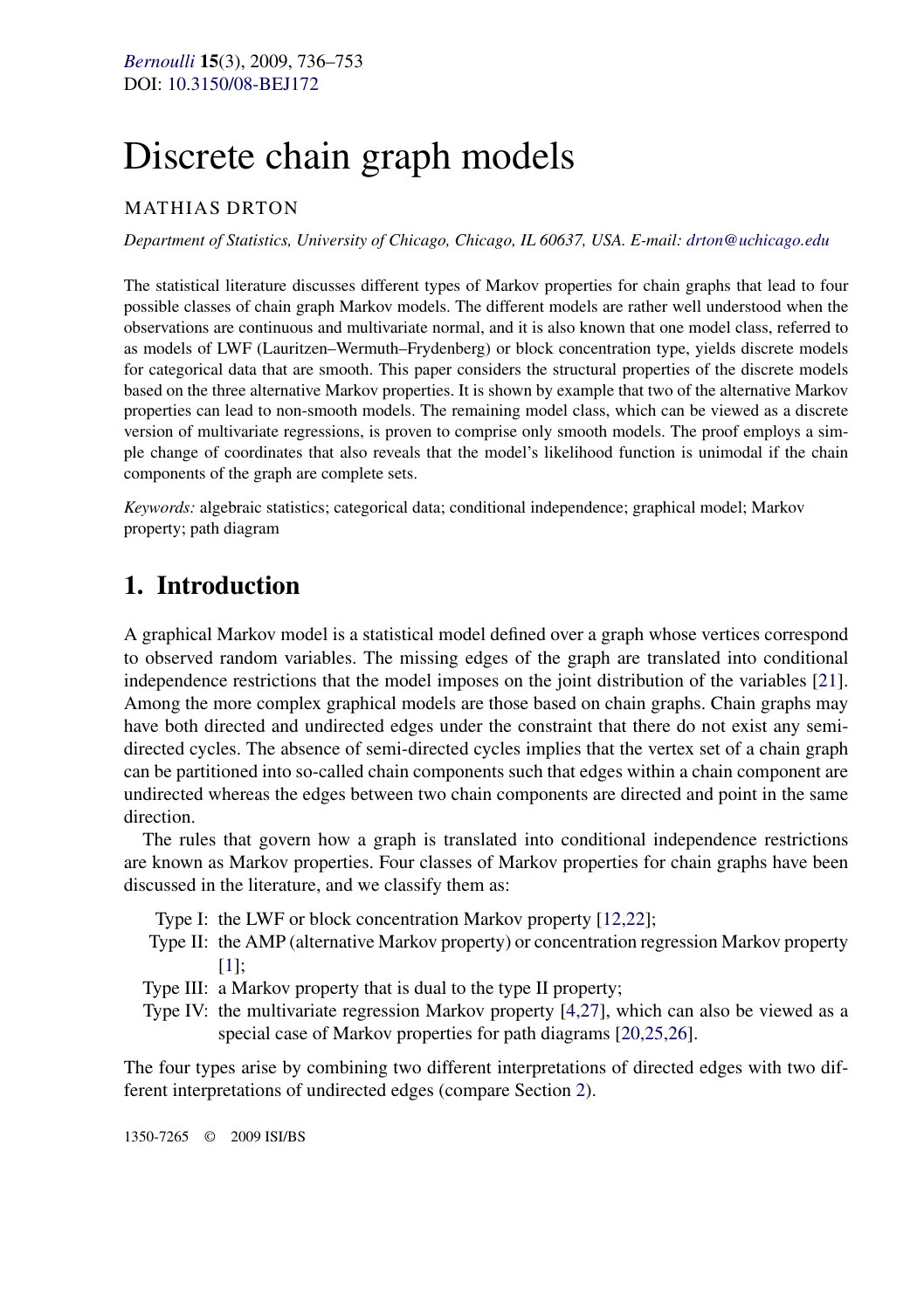<span id="page-1-0"></span>The four classes of Gaussian (i.e., multivariate normal) chain graph models associated with the above Markov properties are rather well understood. In particular, they are known to be smooth (i.e., they are curved exponential families [\[17\]](#page-17-0)). Discrete models for categorical data have been thoroughly explored under the Markov property of type I (LWF). The resulting models have log-linear structure [\[21\]](#page-17-0), Section 4.6.1, which yields that the models are smooth exponential families. However, less is known about the other discrete models. We note that discrete type IV models are related to models employed in longitudinal data analysis; see, for example, [\[11\]](#page-17-0), and that, despite being termed modified path diagram models, the models discussed in [\[14\]](#page-17-0) are most closely related to type I models.

This paper investigates smoothness properties of discrete models of type II, III and IV, which are all algebraic exponential families in the sense of [\[9\]](#page-16-0). Studying smoothness is important because the standard asymptotic distribution theory (e.g., normal distribution limits for maximum likelihood estimators and  $\chi^2$ -limits for likelihood ratios) is valid in smooth algebraic exponential families but may fail in non-smooth models [\[6\]](#page-16-0). Smoothness of conditional independence models cannot be taken for granted as demonstrated by the following example; see also [\[2\]](#page-16-0), Example 7. The example concerns two discrete random variables  $X_1$  and  $X_2$  that are independent marginally as well as conditionally given a third binary variable  $X_3$ ; in symbols,  $X_1 \perp X_2$  and  $X_1 \perp\!\!\!\perp X_2 \mid X_3$ . The corresponding subset of the appropriate probability simplex is a union of two sets corresponding to  $X_1 \perp (X_2, X_3)$  and  $X_2 \perp (X_1, X_3)$ , respectively. The set defined by  $X_1 \perp\!\!\!\perp (X_2, X_3)$  is a smooth manifold and so is the set given by  $X_2 \perp\!\!\!\perp (X_1, X_3)$ . Their union, however, fails to be smooth where the two components intersect. This intersection corresponds to complete independence of  $X_1$ ,  $X_2$  and  $X_3$ . Details on how the presence of singularities in this example affects the behavior of a likelihood ratio test can be found in [\[9\]](#page-16-0), Section 4.2 and [\[6\]](#page-16-0), Example 2.7, where the Gaussian version of the problem is treated. The Gaussian case is analogous since for a jointly multivariate normal random vector  $(X_1, X_2, X_3)$  it also holds that  $X_1 \perp X_2$  and  $X_1 \perp X_2 \mid X_3$  is equivalent to  $X_1 \perp X_1$   $(X_2, X_3)$  or  $X_2 \perp X_1$   $(X_1, X_3)$ .

The main result of this paper shows that discrete type IV models are smooth. Stated in Corollary [10,](#page-9-0) this result follows from a linear change of conditional probability coordinates that simplifies the conditional independence constraints in the model definition (Theorem [8](#page-7-0) in Section [3\)](#page-6-0). Moreover, type IV models have unimodal likelihood functions if the chain components of the underlying graph are complete sets, in which case the models of type II and type IV coincide (Section [4\)](#page-10-0). Finally, we show by example in Sections [5](#page-11-0) and [6](#page-14-0) that the classes of type II and III include non-smooth models. The paper concludes with the discussion in Section [7.](#page-15-0)

# **2. Chain graphs and their Markov properties**

#### **2.1. Chain graphs**

Let  $G = (V, E)$  be a graph with finite vertex set *V* and edge set  $E \subseteq (V \times V) \setminus \{(v, v) \mid v \in V\}$ . An edge  $(v, w) \in E$  is *directed* if  $(w, v) \notin E$  and *undirected* if  $(w, v) \in E$ . We denote a directed edge  $(v, w)$  by  $v \rightarrow w$  and write  $v - w$  if  $(v, w)$  is undirected. If  $(v, w) \in E$  then *v* and *w* are *adjacent*. If  $v \to w$  then *v* is a *parent* of *w*, and if  $v - w$  then *v* is a *neighbor* of *w*. Let pa<sub>*G*</sub>(*v*)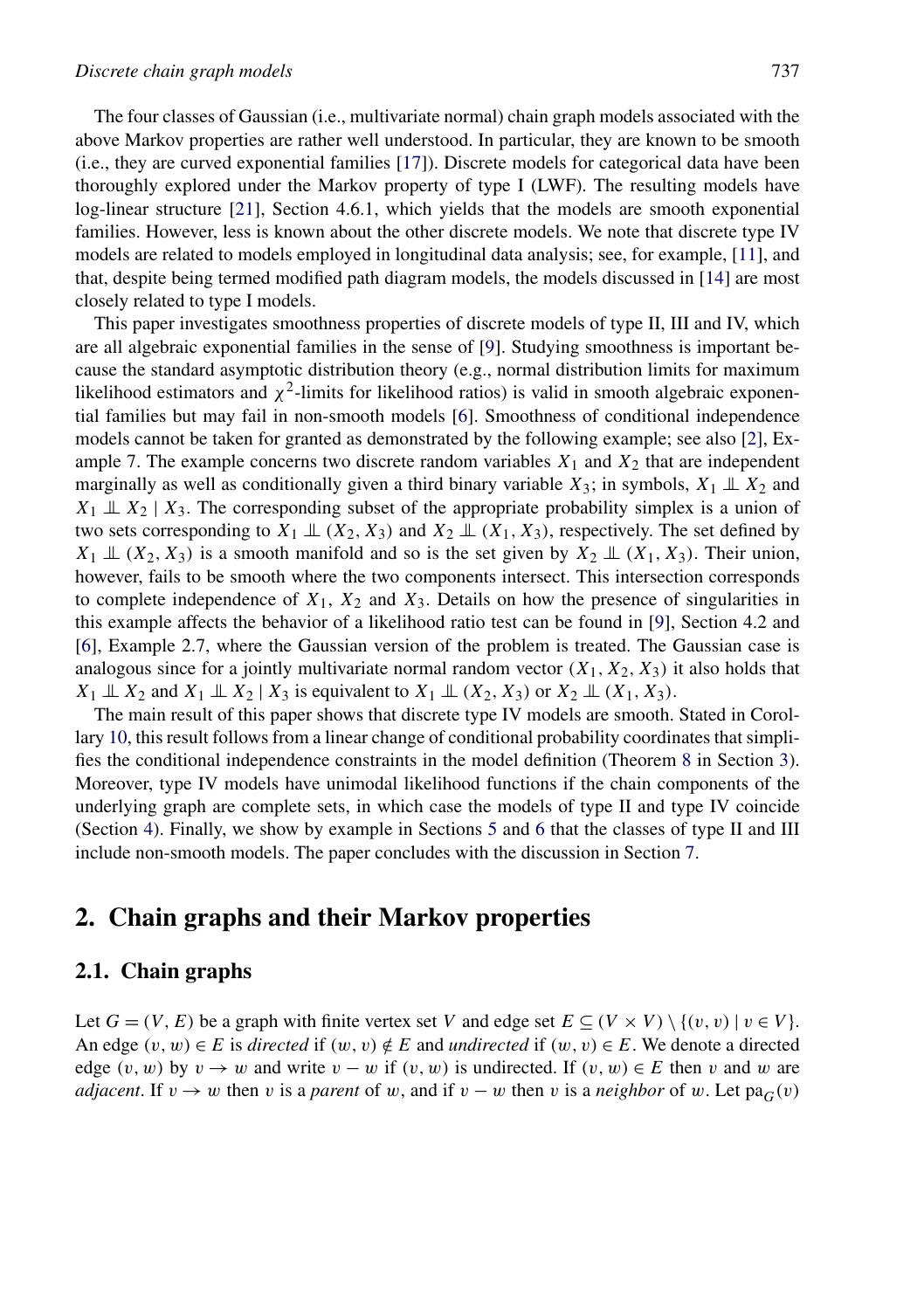<span id="page-2-0"></span>

**Figure 1.** (a) Chain graph with chain components {1}, {2}, {3*,* 4} and {5*,* 6*,* 7*,* 8}; (b) a graph that is not a chain graph.

and  $nb_G(v)$  denote the sets of parents and neighbors of *v*, respectively. For  $\sigma \subseteq V$ , let

$$
\begin{aligned} &\text{pa}_G(\sigma)=\biggl(\bigcup_{v\in\sigma}\text{pa}_G(v)\biggr)\Bigl\backslash\sigma,\\ &\text{nb}_G(\sigma)=\biggl(\bigcup_{v\in\sigma}\text{pa}_G(v)\biggr)\Bigl\backslash\sigma, \end{aligned}
$$

and  $Nb_G(\sigma) = nb_G(\sigma) \cup \sigma$ .

A *path* in *G* is a sequence of distinct vertices  $\langle v_0, \ldots, v_k \rangle$  such that  $v_{i-1}$  and  $v_i$  are adjacent for all  $1 \leq i \leq k$ . A path  $\langle v_0, \ldots, v_k \rangle$  is a *semi-directed cycle* if  $(v_i, v_{i+1}) \in E$  for all  $0 \leq i \leq k$ and at least one of the edges is directed as  $v_i \rightarrow v_{i+1}$ . Here,  $v_{k+1} \equiv v_0$ . A *chain graph* is a graph without semi-directed cycles (see Figure 1). Define two vertices  $v_0$  and  $v_k$  in a chain graph G to be equivalent if there exists a path  $\langle v_0, \ldots, v_k \rangle$  such that  $v_i - v_{i+1}$  in *G* for all  $0 \le i \le k - 1$ . The equivalence classes under this equivalence relation are the *chain components* of *G*. The chain components  $(\tau | \tau \in \mathcal{T})$  yield a partitioning of the vertex set

$$
V = \bigcup_{\tau \in \mathcal{T}} \tau,\tag{2.1}
$$

and the subgraph  $G<sub>\tau</sub>$  induced by each chain component  $\tau$  is a connected undirected graph. Moreover, the directed edges between two chain components  $\tau_1$  and  $\tau_2$  all have the same direction, that is, if  $(v, w) \in \tau_1 \times \tau_2$  and  $(x, y) \in \tau_1 \times \tau_2$  are two pairs of adjacent vertices, then either  $v \rightarrow w$  and  $x \rightarrow y$  or  $w \rightarrow v$  and  $y \rightarrow x$  in *G*. It follows that we can define an acyclic digraph (DAG)  $D = D(G)$  over the chain components:  $\mathcal T$  is the vertex set of *D*, and we draw an edge  $\tau_1 \rightarrow \tau_2$  if and only if there exists  $v \in \tau_1$  and  $w \in \tau_2$  with  $v \rightarrow w$  in *G*.

*Example 1.* Consider the chain graph *G* in Figure 1(a). It has four chain components, namely, {1}, {2}, {3*,* 4} and {5*,* 6*,* 7*,* 8}. The DAG *D(G)* has these four chain components as nodes and is depicted in Figure [2.](#page-3-0)

#### **2.2. Block-recursive Markov properties**

A *Markov property* of a graph  $G = (V, E)$  lists conditional independence statements

$$
\alpha_i \perp \!\!\!\perp \beta_i \mid \gamma_i, \qquad i = 1, \ldots, k,
$$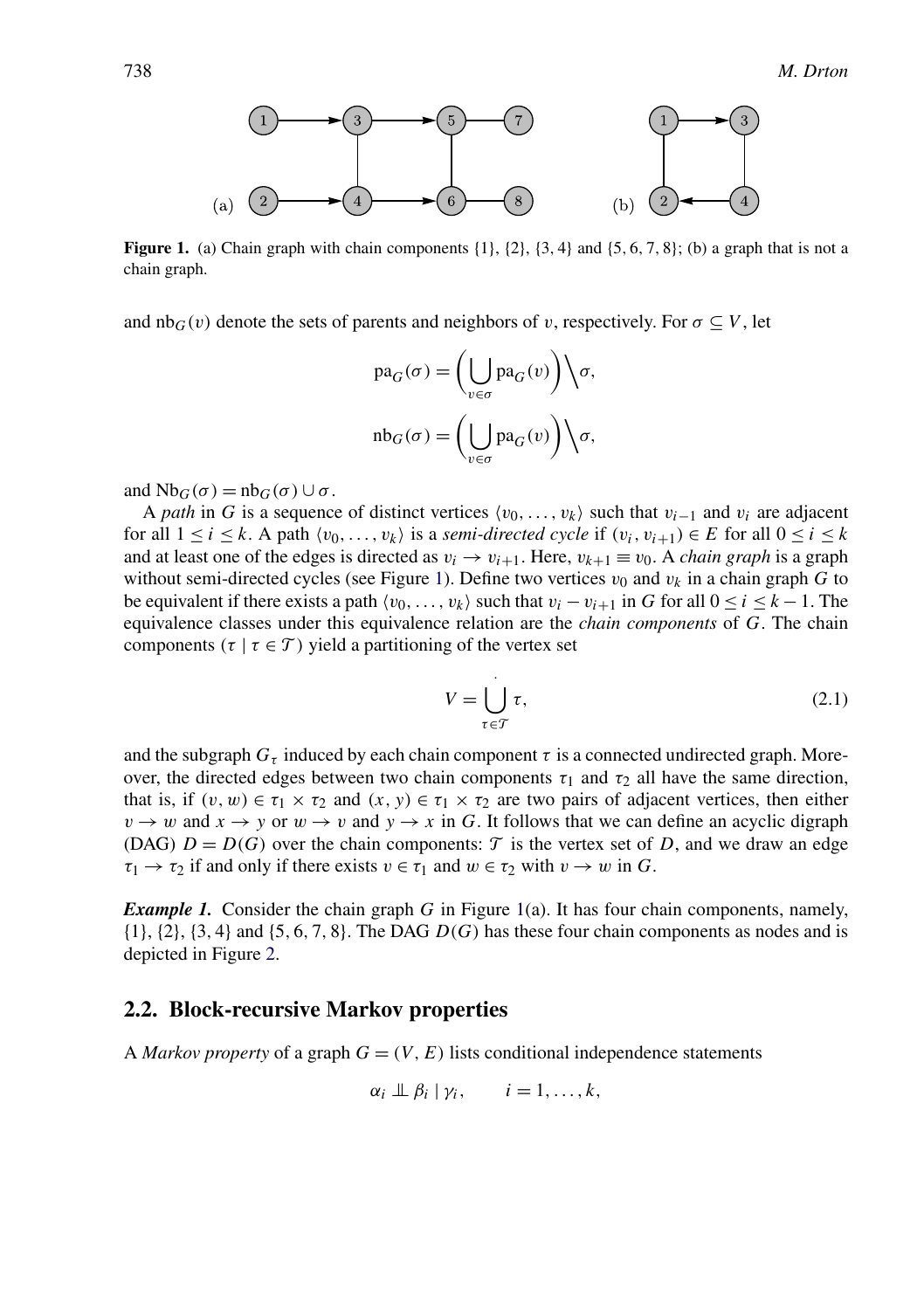

<span id="page-3-0"></span>**Figure 2.** DAG of chain components for the chain graph from Figure [1\(](#page-2-0)a).

for triples  $(\alpha_i, \beta_i, \gamma_i)$  of pairwise disjoint subsets of *V* with  $\alpha_i, \beta_i \neq \emptyset$ . These triples are determined by the edge set *E*. The joint distribution *P* of a random vector  $X \in \mathbb{R}^V$  *obeys* the Markov property if for all  $1 \le i \le k$ , the subvector  $X_{\alpha_i}$  is conditionally independent of  $X_{\beta_i}$  given  $X_{\gamma_i}$ . If  $\gamma_i = \emptyset$  then the conditional independence is understood as marginal independence of  $X_{\alpha_i}$ and  $X_{\beta_i}$ .

Block-recursive Markov properties for a chain graph *G* employ the recursive structure of the chain components captured in the DAG  $D = D(G)$ ; see [\[1,21\]](#page-16-0). For  $\tau \in \mathcal{T}$ , let pa<sub>D(</sub> $\tau$ ) be the union of all  $\bar{\tau} \in \mathcal{T} \setminus {\tau}$  that are parents of  $\tau$  in *D*. Similarly, the set of *non-descendants*  $nd_p(\tau)$ is the union of all  $\bar{\tau} \in \mathcal{T} \setminus {\tau}$  for which there is no directed path  $\bar{\tau} \to \cdots \to \tau$  in *D*. The following conditional independence statements are associated with the DAG *D*:

$$
\tau \perp \left[ \mathrm{nd}_D(\tau) \setminus \mathrm{pa}_D(\tau) \right] | \mathrm{pa}_D(\tau) \qquad \forall \tau \in \mathcal{T}.
$$
 (C1)

If the joint distribution has a density with respect to a product measure, then the conditional independence relations in (C1) are equivalent to the density factorizing over the graph [\[21\]](#page-17-0). We will employ the factorization over the DAG *D* in our study of discrete chain graph models; see [\(3.2\)](#page-6-0).

*Example 1 (Cont.).* If we consider the chain component  $\tau = \{1\}$  of the chain graph *G* from Figure [1\(](#page-2-0)a), then  $pa_D(\tau) = \emptyset$  and  $nd_D(\tau) = \{2\}$ . Hence, (C1) states

{1} ⊥⊥ {2}*.*

If *τ* = {5, 6, 7, 8}, then pa<sub>*D*</sub>(*τ*) = {3, 4} and  $nd<sub>D</sub>(τ) = {1} ∪ {2} ∪ {3, 4}$ , which leads to

{5*,* 6*,* 7*,* 8} ⊥⊥ {1*,* 2}|{3*,* 4}*.*

The factorization of a joint density  $f(x_1, \ldots, x_7)$  alluded to above takes the form

$$
f(x_1,...,x_8)=f(x_1)f(x_2)f(x_3,x_4\,|x_1,x_2)f(x_5,x_6,x_7,x_8\,|x_3,x_4).
$$

Each chain component  $\tau \in \mathcal{T}$  induces an undirected subgraph  $G_{\tau}$ . Applying the local version of the classic Markov property for these undirected graphs (see, e.g., [\[21\]](#page-17-0)) to the conditional distribution of the variables in  $\tau$  given the variables in pa<sub>D</sub>( $\tau$ ) leads to the conditional independence statements

$$
\sigma \perp \!\!\!\perp [\tau \setminus \mathrm{Nb}_G(\sigma)] \mid [pa_D(\tau) \cup nb_G(\sigma)] \qquad \forall \tau \in \mathcal{T}, \forall \sigma \subseteq \tau.
$$
 (C2a)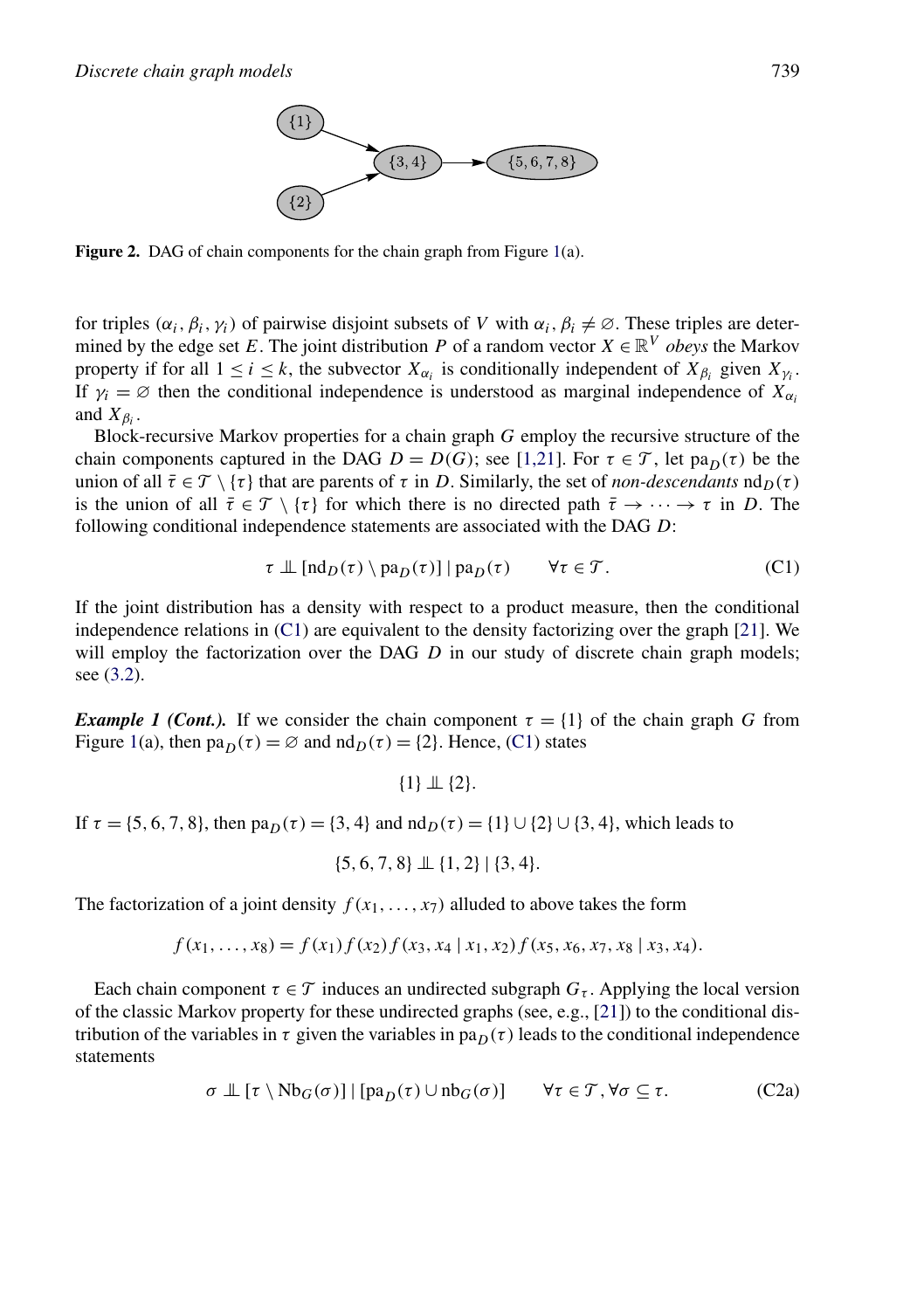<span id="page-4-0"></span>If the conditional distributions for  $\tau$  given pa<sub>D</sub>( $\tau$ ) have positive densities with respect to a product measure, then the Hammersley–Clifford theorem implies that the conditional independence relations in [\(C2a\)](#page-3-0) correspond to factorizations of the conditional densities; see again [\[21\]](#page-17-0) for the precise results. As an alternative to [\(C2a\)](#page-3-0), we can employ a dual Markov property for undirected graphs (discussed, e.g., in [\[18\]](#page-17-0)) that yields

$$
\sigma \perp \! \! \! \perp [\tau \setminus \mathrm{Nb}_G(\sigma)] \, | \, \mathrm{pa}_D(\tau) \qquad \forall \tau \in \mathcal{T}, \, \forall \sigma \subseteq \tau. \tag{C2b}
$$

Both [\(C2a\)](#page-3-0) and (C2b) describe the consequences of the absence of undirected edges within a chain component  $\tau$ , but contrary to [\(C2a\)](#page-3-0), the conditional independence relations in (C2b) are generally not related to density factorizations.

*Example 1 (Cont.).* Let  $\tau = \{5, 6, 7, 8\}$  be the largest chain component of the graph *G* in Fig-ure [1\(](#page-2-0)a), for which pa<sub>*D*</sub>(τ) = {3, 4}. If  $\sigma$  = {5, 7}, then  $nb_G(\sigma)$  = {6} and  $Nb_G(\sigma)$  = {5, 6, 7}. Therefore, [\(C2a\)](#page-3-0) states that

$$
\{5,7\} \perp \!\!\! \perp \{8\} | \{3,4,6\},
$$

whereas (C2b) states that

$$
\{5,7\} \perp \!\!\! \perp \{8\} \mid \{3,4\}.
$$

The final ingredient to the block-recursive Markov properties describes finer dependence structures associated with the absence of directed edges. Again there are two versions, namely,

$$
\sigma \perp \left[ pa_{D}(\tau) \setminus pa_{G}(\sigma) \right] \mid [pa_{G}(\sigma) \cup nb_{G}(\sigma)] \qquad \forall \tau \in \mathcal{T}, \forall \sigma \subseteq \tau
$$
 (C3a)

and

$$
\sigma \perp \left[ \text{pa}_{D}(\tau) \setminus \text{pa}_{G}(\sigma) \right] | \text{pa}_{G}(\sigma) \qquad \forall \tau \in \mathcal{T}, \forall \sigma \subseteq \tau. \tag{C3b}
$$

The two versions differ by whether vertices from the considered chain component  $\tau$  are included in the conditioning set or not.

*Example 1 (Cont.).* Consider again the graph *G* in Figure [1\(](#page-2-0)a) and the chain component  $\tau =$ {5*,* 6*,* 7*,* 8} with pa<sub>*D*</sub>( $\tau$ ) = {3*,* 4}. If  $\sigma$  = {5*,* 7}, then pa<sub>*G*</sub>( $\sigma$ ) = {3} and nb<sub>*G*</sub>( $\sigma$ ) = {6}. Therefore, (C3a) states that

$$
\{5,7\} \perp \!\!\!\perp \{4\} | \{3,6\},
$$

whereas (C3b) states that

$$
\{5,7\} \perp \!\!\! \perp \{4\} | \{3\}.
$$

We are now ready to formally define the four types of Markov properties mentioned in the [Introduction.](#page-0-0)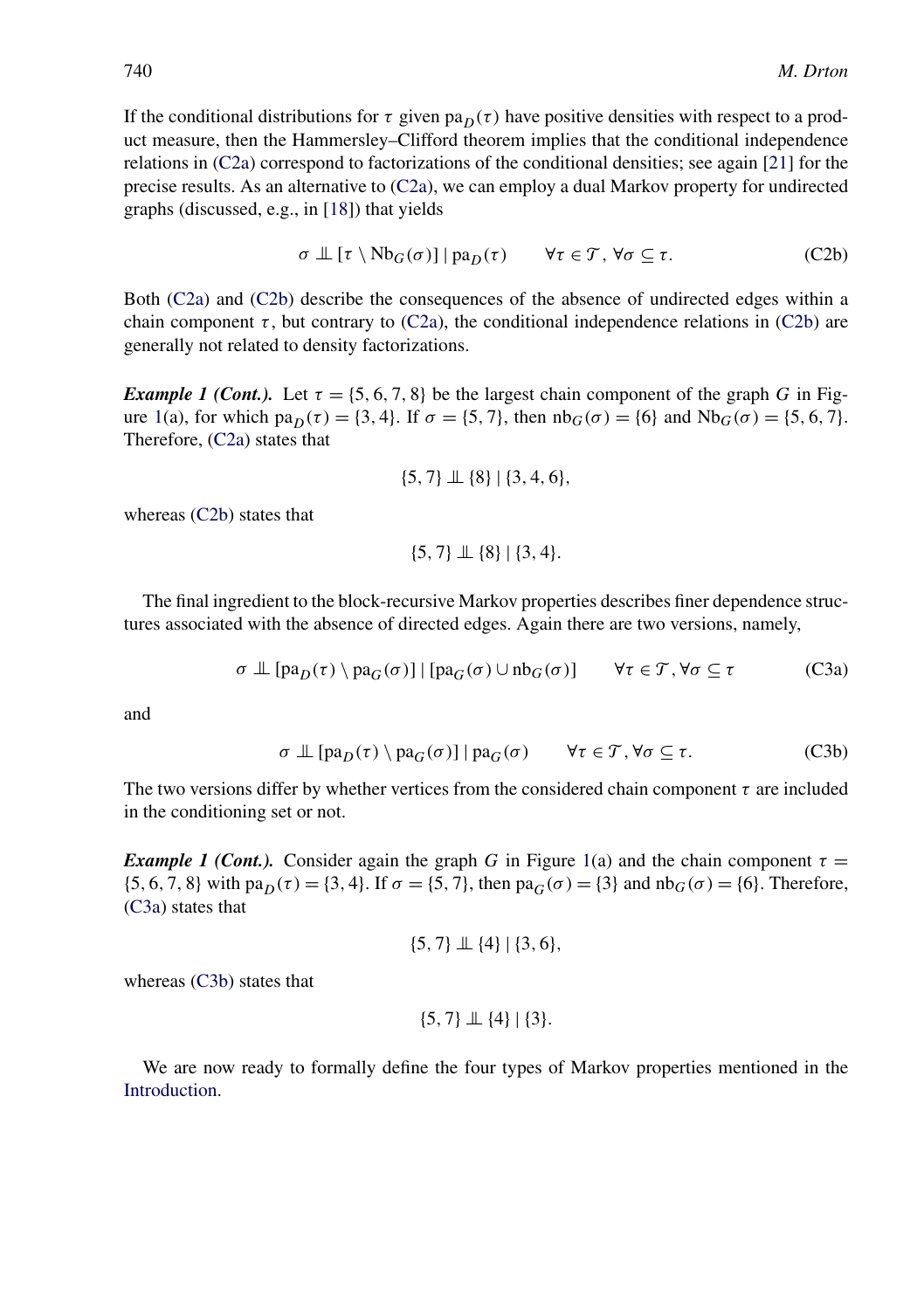

<span id="page-5-0"></span>**Figure 3.** Chain graph with chain components {1} and {2*,* 3*,* 4}.

*Definition 2. Let G be a chain graph with chain components* $(\tau | \tau \in \mathcal{T})$ **. A block-recursive** *Markov property for G states* [\(C1\)](#page-3-0), *one choice of either* [\(C2a\)](#page-3-0) *or* [\(C2b\)](#page-4-0), *and one choice of either* [\(C3a\)](#page-4-0) *or* [\(C3b\)](#page-4-0). *The block-recursive Markov property is of*

$$
type \begin{Bmatrix} I \\ II \\ III \\ IV \end{Bmatrix} if it states (C1), \begin{Bmatrix} (C2a) \\ (C2a) \\ (C2b) \\ (C2b) \end{Bmatrix} and \begin{Bmatrix} (C3a) \\ (C3b) \\ (C3a) \\ (C3b) \end{Bmatrix}.
$$

As can be seen also in the next example, the Markov property of type I is the 'most conditional' with the largest conditioning sets, whereas type IV is the 'most marginal' with the smallest conditioning sets. Types II and III mix marginal and conditional perspectives.

*Example 3.* Let *G* be the chain graph in Figure 3. Then [\(C1\)](#page-3-0) is a void statement. The remaining statements can be summarized as follows:

> type I:  $2 \perp 4$  | {1, 3} and  $1 \perp 2$ , 4} | 3, type II:  $2 \perp 4$  | {1*,* 3} and  $1 \perp 2$ , 4}*,* type III:  $2 \perp 4 \mid 1$  and  $1 \perp \!\!\! \perp \{2, 4\} \mid 3$ , type IV:  $2 \perp 4 \mid 1$  and  $1 \perp \!\!\!\perp \{2, 4\}.$

In Section [3](#page-6-0) we will consider discrete chain graph models of type IV. When studying these models we will exploit the following useful simplification of [\(C2b\)](#page-4-0) that is due to [\[25\]](#page-17-0), Theorem 4. This simplification is based on *connected sets*, which are subsets of the vertex set that induce a connected subgraph.

**Lemma 4.** *A probability distribution obeys the conditional independence relations* [\(C2b\)](#page-4-0) *if and only if it obeys*

$$
\sigma \perp \! \! \! \perp [\tau \setminus \text{Nb}_G(\sigma)] \mid pa_D(\tau) \qquad \forall \tau \in \mathcal{T}, \forall \sigma \subseteq \tau, \sigma \text{ connected.} \qquad (C2b\text{-conn})
$$

*Remark 5.* In a multivariate normal distribution, two pairwise marginal independences  $v \perp w$ and *v*  $\perp \!\!\!\perp u$  imply that *v*  $\perp \!\!\!\perp \{u, w\}$ . As a consequence, Gaussian chain graph models can be discussed in terms of *pairwise Markov properties* that list conditional independences between pairs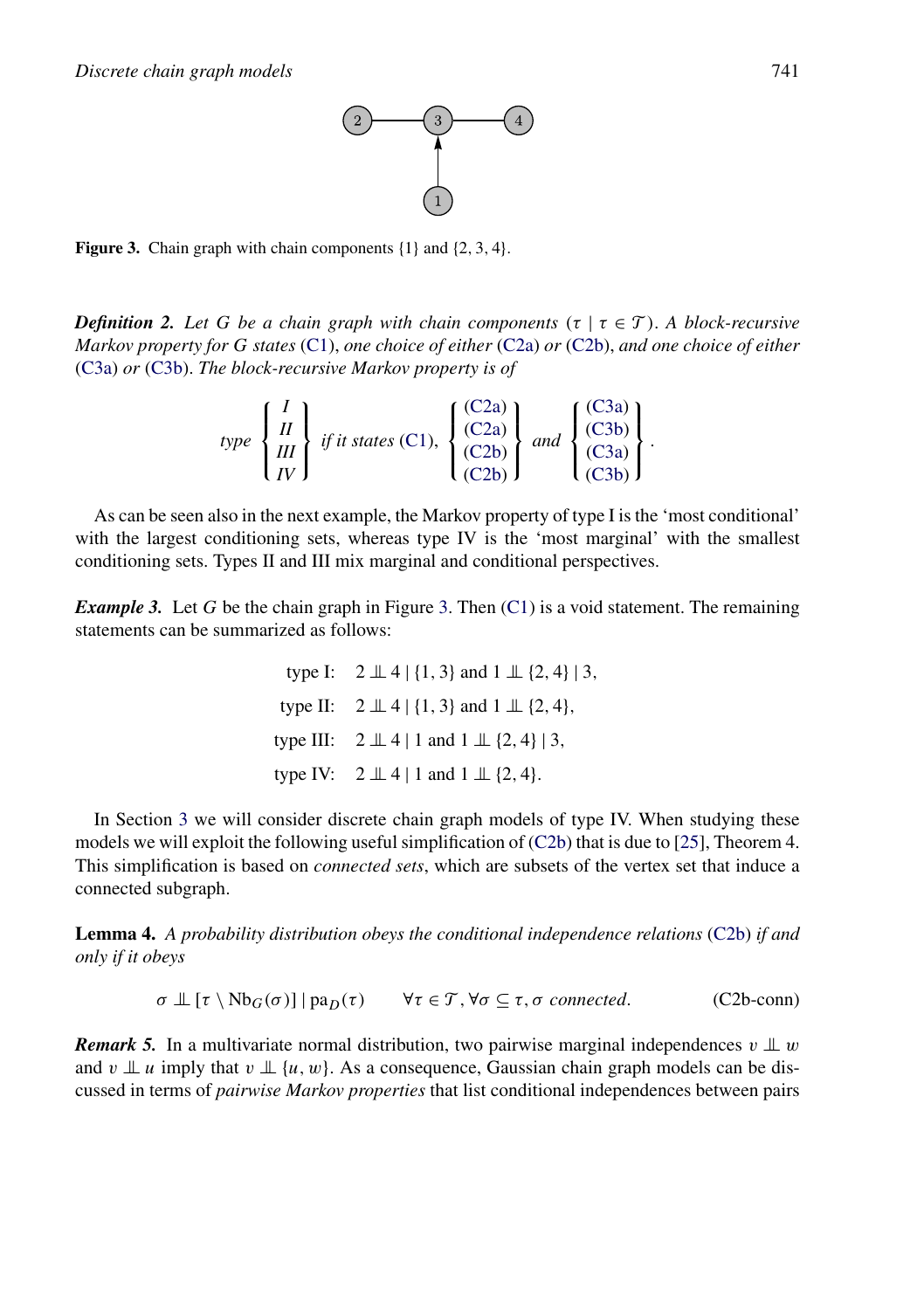<span id="page-6-0"></span>of non-adjacent vertices in the graph; compare, for example, [\[7,27\]](#page-16-0). When considering discrete random vectors taking only finitely many values, the pairwise Markov property for type I models is still equivalent to the respective block-recursive property as long as one limits oneself to positive joint distributions [\[12\]](#page-17-0), Theorem 3.3. However, for the models of types II/III/IV a positive discrete distribution that obeys the pairwise Markov property will generally not obey the block-recursive Markov property. This follows from the fact that in almost every positive joint distribution that exhibits  $v \perp w$  and  $v \perp u$ , *v* is not independent of both  $\{u, w\}$ . For instance, if *G* is the graph in Figure [3,](#page-5-0) then the pairwise model of type II (AMP) would be based on  $2 \perp 4$  | {1, 3}, 1  $\perp \!\!\! \perp 2$  and 1  $\perp \!\!\! \perp 4$ . Similarly, the pairwise model of type IV (multivariate regression) would be based on  $2 \perp 4 \mid 1, 1 \perp 2$  and  $1 \perp 4$ . Such pairwise models will generally be of considerably larger dimension than their block-recursive analogs.

# **3. Discrete models of type IV**

Let  $X = (X_v | v \in V)$  be a discrete random vector with component  $X_v$  taking values in  $[d_v] =$  $\{1,\ldots,d_v\}$ . Let  $\mathcal{I} = \mathsf{X}_{v \in V}[d_v]$ . For  $i = (i_v | v \in V) \in \mathcal{I}$ , let

$$
p(i) = P(X_v = i_v \text{ for all } v \in V).
$$
\n(3.1)

The joint distribution of *X* is determined by the probability vector

$$
p = (p(i) | i \in \mathcal{I})
$$

in the  $|I| - 1 = (\prod_{v \in V} d_v) - 1$  dimensional probability simplex  $\Delta$ . Let  $\Delta^o$  be the interior of the probability simplex, which corresponds to the regular exponential family of positive distributions on  $\mathcal{I}$ .

*Definition 6. The discrete chain graph model* $P_V(G)$ *associated with the chain graph* $G =$  $(V, E)$  *is the set of (positive) probability vectors in*  $\Delta^o$  *that yield a distribution on I that obeys the block-recursive Markov property of type IV* (*multivariate regression*).

The higher-level structure of the model  $P_V(G)$  is determined by condition [\(C1\)](#page-3-0). For a probability vector  $p \in \Delta^o$ , this condition is equivalent to the condition that

$$
p(i) = \prod_{\tau \in \mathcal{T}} p(i_{\tau} \mid i_{\text{pa}_D(\tau)}), \qquad i \in \mathcal{I},
$$
\n(3.2)

*.*

where

$$
p(i_{\tau} | i_{\text{pa}_D(\tau)}) = P(X_{\tau} = i_{\tau} | X_{\text{pa}_D(\tau)} = i_{\text{pa}_D(\tau)})
$$

The factorization in (3.2) is the usual factorization over a DAG, but applied to the DAG of chain components  $D = D(G)$ . For a subset  $\alpha \subseteq V$ , define  $\mathcal{I}_{\alpha} = \mathsf{X}_{v \in \alpha}[d_v]$ . For fixed  $i_{\text{pa}_D(\tau)} \in \mathcal{I}_{\text{pa}_D(\tau)}$ , the vector with components  $p(i_\tau | i_{\text{pa}_D(\tau)})$ ,  $i_\tau \in \mathcal{I}_\tau$ , is a probability vector in the interior of the  $|\mathcal{I}_{\tau}| - 1$  dimensional probability simplex  $\Delta_{\tau}^o$ .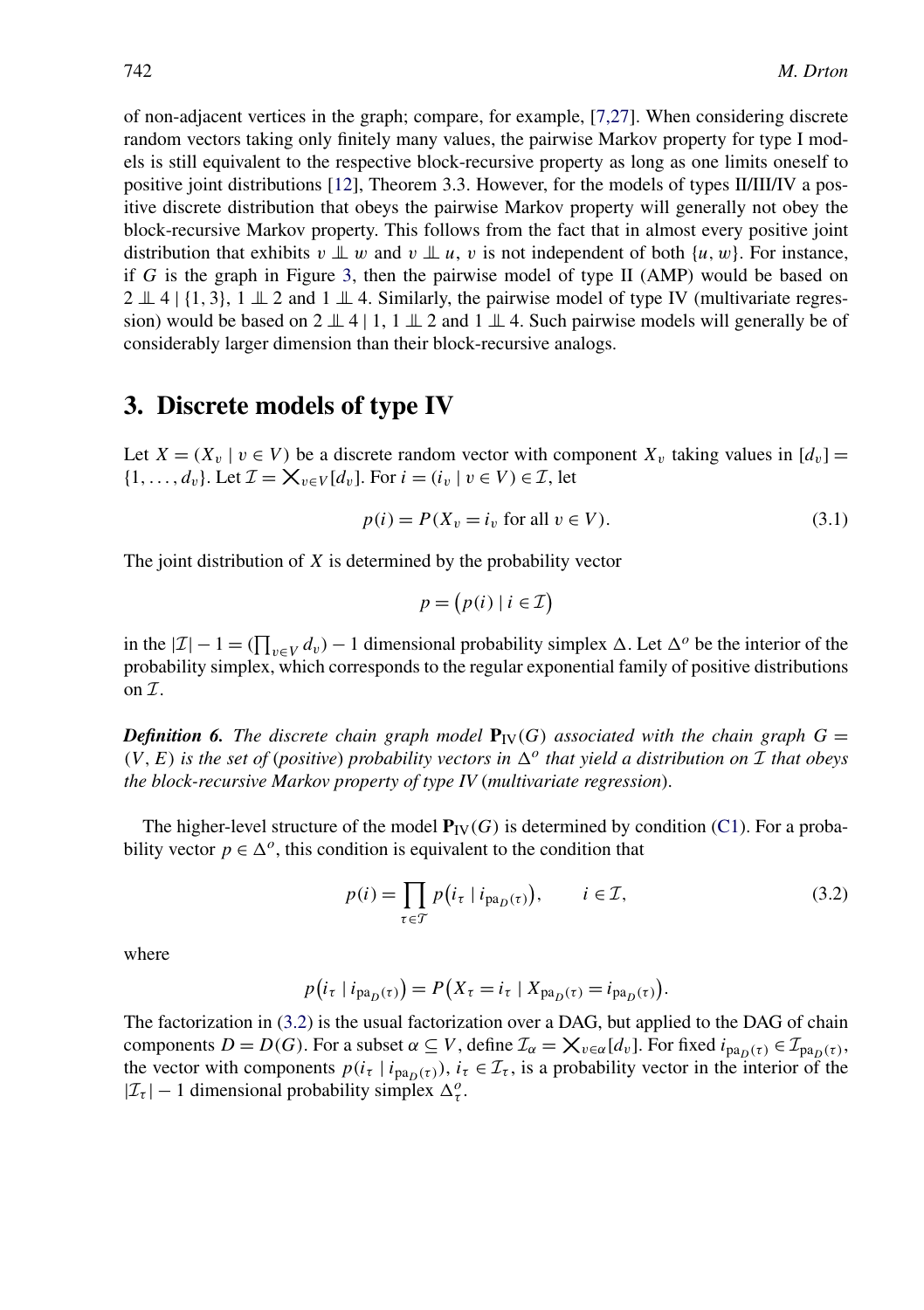#### <span id="page-7-0"></span>*Discrete chain graph models* 743

In [\[8\]](#page-16-0), a linear change of coordinates is used to simplify the description of conditional independence constraints that correspond to [\(C2b\)](#page-4-0). We will now show how to generalize this change of coordinates to a version involving conditional probabilities that simplifies both [\(C2b\)](#page-4-0) and [\(C3b\)](#page-4-0).

Consider a subset  $\emptyset \neq \sigma \subseteq \tau$  of a chain component  $\tau \in \mathcal{T}$ . Let  $i_{pa_n(\tau)} \in \mathcal{I}_{pa_n(\tau)}$  be a given conditioning state. Define the restricted state space

$$
\mathcal{J}_{\sigma} = \bigtimes_{v \in \sigma} [d_v - 1].
$$

The set  $[d_v - 1] = \{1, \ldots, d_v - 1\}$  is the state space for random variable  $X_v$  but with the highestnumbered state  $d<sub>v</sub>$  removed. (Any other state could be removed instead.) With each state  $j<sub>\sigma</sub> \in \mathcal{J}<sub>\sigma</sub>$ we associate the conditional probability

$$
q(j_{\sigma}|i_{\text{pa}_D(\tau)}) = P(X_{\sigma} = j_{\sigma}|X_{\text{pa}_D(\tau)} = i_{\text{pa}_D(\tau)}),
$$
\n(3.3)

which we call *saturated Möbius parameter* for  $\sigma$  and  $j_{\sigma}$  given  $(\tau, i_{\text{pa}_D(\tau)})$ . For fixed chain component *τ* and conditional state  $i_{pa_D(\tau)}$ , but *σ* varying through the power set of *τ* and  $i_{\sigma}$  varying through  $\mathcal{J}_{\sigma}$ , there are  $|\mathcal{I}_{\tau}| - 1$  many saturated Möbius parameters. They can be computed from the conditional probabilities  $p(i_\tau | i_{\text{pa}_D(\tau)})$  by the obvious summations. These summations define a linear map  $\mu : \Delta_{\tau} \to \mathbb{R}^{|\mathcal{I}_{\tau}|-1}$  taking the conditional probabilities  $p(i_{\tau}|i_{pa_{D}(\tau)})$ ,  $i_{\tau} \in \mathcal{I}_{\tau}$ , to the saturated Möbius parameters given  $(\tau, i_{pa_D(\tau)})$ . We note that these parameters are closely related to conditional versions of dependence ratios; see [\[10\]](#page-17-0) and references therein.

The following fact corresponds to Proposition 6 in [\[8\]](#page-16-0), which is based on the well-known Möbius inversion; see also [\[16\]](#page-17-0) where the Kronecker product structure of the matrices for the linear maps  $\mu$  and  $\mu^{-1}$  is described.

**Lemma 7.** *The linear map*  $\mu$ :  $\Delta_{\tau} \to \mathbb{R}^{|\mathcal{I}_{\tau}|-1}$  *from conditional probabilities to saturated Möbius parameters is bijective with the inverse map determined as follows: Let*  $i_{\tau} \in I_{\tau}$  *and define* 

$$
\sigma = \sigma(i_{\tau}) := \{v \in \tau | i_v \in [d_v - 1]\} \subseteq \tau.
$$

*Let*  $q(j_{\emptyset}|i_{\text{pa}_D(\tau)}) = 1$ . *Then* 

$$
p(i_{\tau}|i_{\text{pa}_D(\tau)}) = \sum_{\alpha:\sigma \subseteq \alpha \subseteq \tau} (-1)^{|\alpha \setminus \sigma|} \sum_{j_{\alpha \setminus \sigma} \in \mathcal{J}_{\alpha \setminus \sigma}} q(j_{\alpha \setminus \sigma}, i_{\sigma}|i_{\text{pa}_D(\tau)}).
$$

As we show next, both [\(C2b\)](#page-4-0) and [\(C3b\)](#page-4-0) take on a simple form when expressed in terms of the saturated Möbius parameter coordinates. We use that every set  $\delta \subseteq \tau$  that is not connected in *G* can be partitioned uniquely into inclusion-maximal connected sets  $\gamma_1, \ldots, \gamma_r \subseteq \tau$ ,

$$
\delta = \gamma_1 \dot{\cup} \gamma_2 \dot{\cup} \cdots \dot{\cup} \gamma_r. \tag{3.4}
$$

**Theorem 8.** Let G be a chain graph with chain components  $(\tau | \tau \in \mathcal{T})$ . A probability vector  $p \in \Delta^o$  *belongs to the discrete chain graph model*  $P_{\text{IV}}(G)$  *if and only if the following three conditions hold*: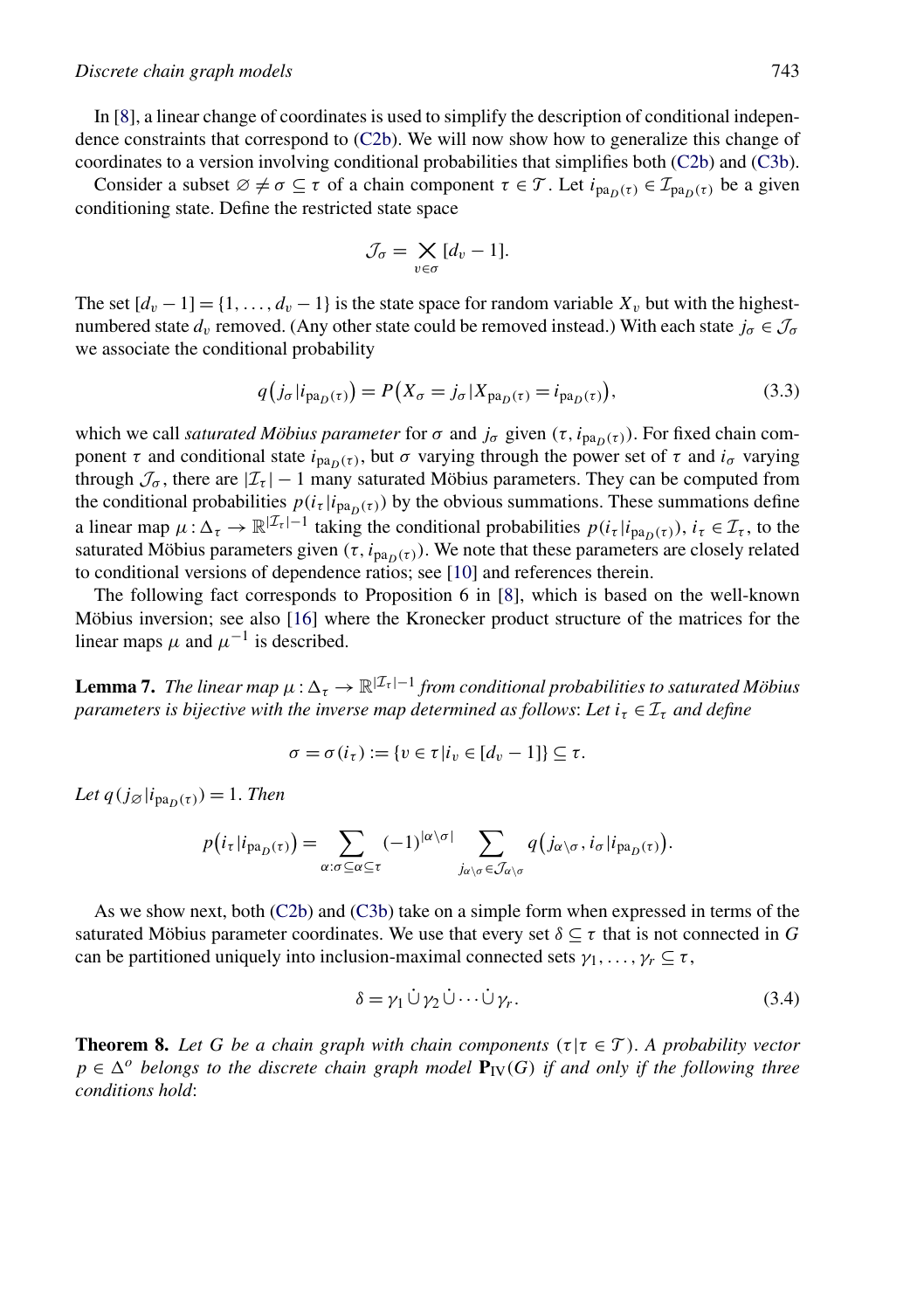- (i) *The components of p factor as in* [\(3.2\)](#page-6-0).
- (ii) *For all*  $\tau \in \mathcal{T}$  *and*  $i_{\text{pa}_\text{D}(\tau)} \in \mathcal{I}_{\text{pa}_\text{D}(\tau)}$ , *the saturated Möbius parameters for p satisfy that*

$$
q(j_{\delta}|i_{\text{pa}_D(\tau)}) = q(j_{\gamma_1}|i_{\text{pa}_D(\tau)})q(j_{\gamma_2}|i_{\text{pa}_D(\tau)})\cdots q(j_{\gamma_r}|i_{\text{pa}_D(\tau)})
$$

*for every disconnected set*  $\delta \subseteq \tau$  *and*  $j_{\delta} \in \mathcal{J}_{\delta}$ . Here  $\gamma_1, \ldots, \gamma_r \subseteq \tau$  *are the inclusionmaximal connected sets in* [\(3.4\)](#page-7-0).

(iii) *For all*  $\tau \in \mathcal{T}$ , *connected subsets*  $\gamma \subseteq \tau$  *and*  $j_{\gamma} \in \mathcal{J}_{\gamma}$ , *the saturated Möbius parameters for p satisfy that*

$$
q(j_{\gamma}|i_{\text{pa}_D(\tau)}) = q(j_{\gamma}|k_{\text{pa}_D(\tau)})
$$

*for every pair*  $i_{pa_D(\tau)}, k_{pa_D(\tau)} \in I_{pa_D(\tau)}$  *such that*  $i_{pa_G(\gamma)} = k_{pa_G(\gamma)}$ .

**Proof.** Clearly, the factorization [\(3.2\)](#page-6-0) required in (i) is equivalent to [\(C1\)](#page-3-0). Applying Theorem 8 in [\[8\]](#page-16-0) to each of the conditional distributions associated with the different vectors  $i_{pa_D(\tau)} \in \mathcal{I}_{pa_D(\tau)}$ , we see that (ii) is equivalent to [\(C2b\)](#page-4-0).

Condition [\(C3b\)](#page-4-0) states that  $\gamma \perp \mathfrak{p}$  $a_D(\tau) \setminus \mathfrak{p}$  $a_G(\gamma)$  [pa $_G(\gamma)$  for all subsets  $\gamma \subseteq \tau \in \mathcal{T}$  of the chain components  $\mathcal T$ . The conditional independence for given  $\gamma$  and  $\tau$  holds if and only if

$$
p(i_{\gamma}|i_{\text{pa}_D(\tau)}) = p(i_{\gamma}|k_{\text{pa}_D(\tau)})
$$
\n(3.5)

for all  $i_\gamma \in \mathcal{I}_\gamma$  and every pair  $i_{pa_D(\tau)}, k_{pa_D(\tau)} \in \mathcal{I}_{pa_D(\tau)}$  such that  $i_{pa_G(\gamma)} = k_{pa_G(\gamma)}$ . If  $i_\gamma \in \mathcal{J}_\gamma$ , then

$$
p(i_{\gamma}|i_{\text{pa}_D(\tau)}) = q(i_{\gamma}|i_{\text{pa}_D(\tau)}).
$$
\n(3.6)

Hence,  $(C3b)$  implies (iii).

For the reverse implication we claim that (ii) and (iii) imply [\(C3b\)](#page-4-0). Fix  $i_{pa_D(\tau)}, k_{pa_D(\tau)} \in$  $\mathcal{I}_{pa_D(\tau)}$  such that  $i_{pa_G(\gamma)} = k_{pa_G(\gamma)}$ . By Lemma [7](#page-7-0) and (ii), we can express  $p(i_\gamma|i_{pa_D(\tau)})$  as a function of saturated Möbius parameters  $q(j_\alpha|i_{pa_D(\tau)})$ , where  $\alpha$  is a connected subset of  $\gamma$  and  $i_\alpha \in \mathcal{J}_\alpha$ . By (iii),  $q(i_\alpha|i_{pa_D(\tau)}) = q(i_\alpha|k_{pa_D(\tau)})$ , and thus (3.5) holds.  $j_{\alpha} \in \mathcal{J}_{\alpha}$ . By (iii),  $q(j_{\alpha}|i_{pa_{D}(\tau)}) = q(j_{\alpha}|k_{pa_{D}(\tau)})$ , and thus (3.5) holds.

*Example 9.* In the chain graph in Figure [3,](#page-5-0) chain component {1} is a singleton without parents and the associated saturated Möbius parameters are  $q(i_1), i_1 \in [d_1 - 1]$ . The saturated Möbius parameters for the second chain component {2*,* 3*,* 4} are the conditional probabilities

$$
q(j_2|i_1),
$$
  $q(j_3|i_1),$   $q(j_4|i_1),$   $q(j_2, j_3|i_1),$   $q(j_2, j_4|i_1),$   $q(j_2, j_4|i_1),$   $q(j_2, j_3, j_4|i_1),$ 

where  $i_1 \in [d_1]$ ,  $j_2 \in [d_2 - 1]$ ,  $j_3 \in [d_3 - 1]$  and  $j_4 \in [d_4 - 1]$ . The saturated Möbius parameters correspond to a probability vector in  $P_{IV}(G)$  if and only if the following equations hold for all *i*<sub>1</sub>*, k*<sub>1</sub> ∈ [*d*<sub>1</sub>] and *j<sub>v</sub>* ∈ [*d<sub>v</sub>* − 1]*, v* ≥ 2:

$$
q(j_2, j_4|i_1) = q(j_2|i_1)q(j_4|i_1),
$$
  
\n
$$
q(j_2|i_1) = q(j_2|k_1),
$$
  
\n
$$
q(j_4|i_1) = q(j_4|k_1),
$$
  
\n
$$
q(j_2, j_4|i_1) = q(j_2, j_4|k_1).
$$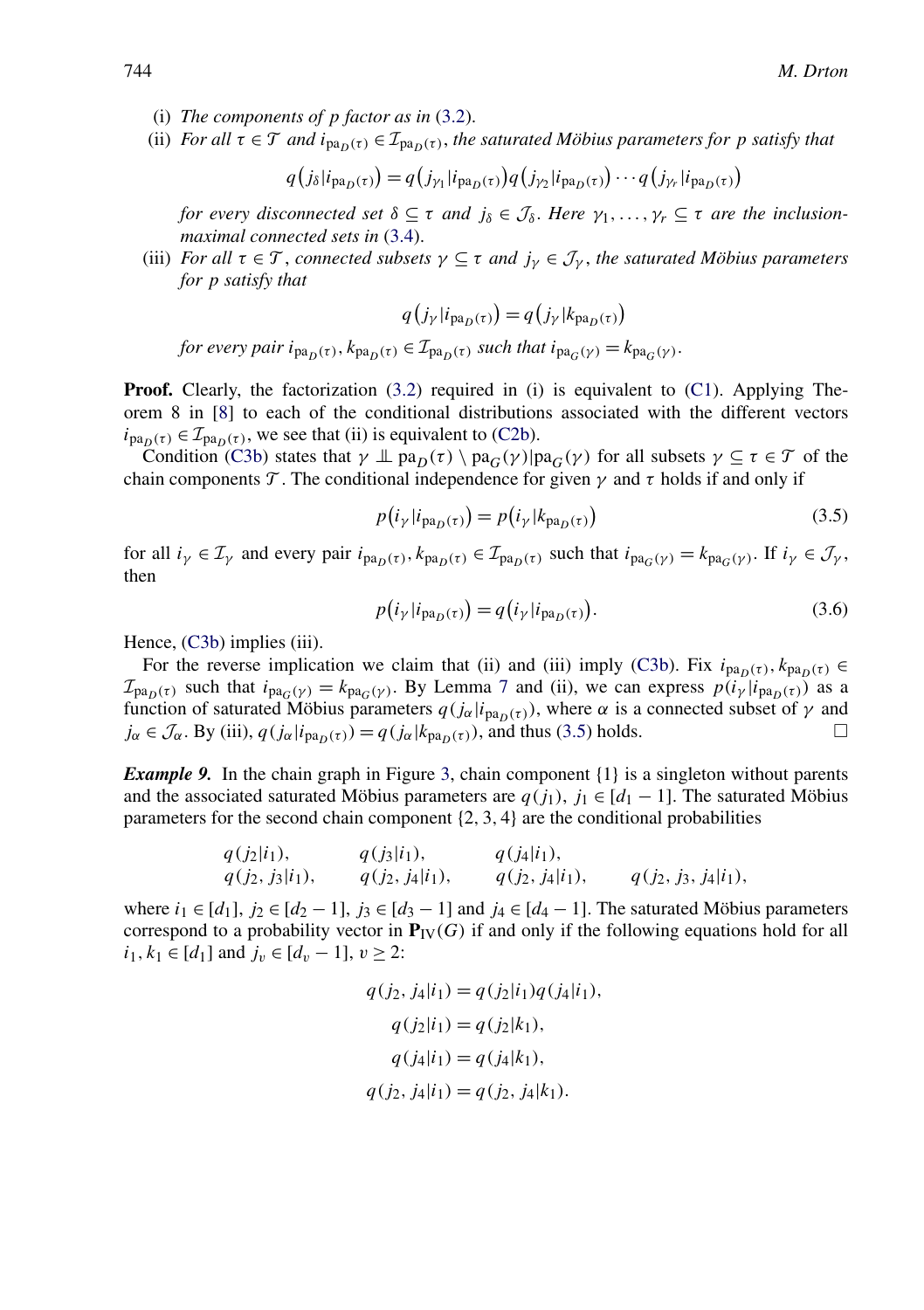<span id="page-9-0"></span>The first equation is given by Theorem [8\(](#page-7-0)ii), the others by Theorem [8\(](#page-7-0)iii).

Theorem [8](#page-7-0) can be read as expressing certain saturated Möbius parameters as functions of the remaining ones. One obtains a parametrization of  $P_{\text{IV}}(G)$  in which the parameters are the conditional probabilities

$$
q_{\gamma}(j_{\gamma}|i_{\text{pa}_{G}(\gamma)}) = P(X_{\gamma} = j_{\gamma}|X_{\text{pa}_{G}(\gamma)} = i_{\text{pa}_{G}(\gamma)})
$$
\n(3.7)

with  $j_{\gamma} \in \mathcal{J}_{\gamma}$  and  $i_{pa_G(\gamma)} \in \mathcal{I}_{pa_G(\gamma)}$ . We call the probabilities in (3.7) the *Möbius parameters* for model **P**<sub>IV</sub>(G). For a chain component  $τ ∈ T$ , let  $C(τ)$  be the family of connected sets in the induced subgraph  $G<sub>\tau</sub>$ , and define the vector

$$
q_{\tau} = (q_{\gamma}(j_{\gamma}|i_{\text{pa}_{G}(\gamma)})| \gamma \in C(\tau), j_{\gamma} \in \mathcal{J}_{\gamma}, i_{\text{pa}_{G}(\gamma)} \in \mathcal{I}_{\text{pa}_{G}(\gamma)}).
$$

Let  $Q_{\tau}$  be the set of vectors  $q_{\tau}$  that are obtained from some  $p \in \mathbf{P}_V(G)$ . Moreover, let  $q =$  $(q_{\tau} | \tau \in \mathcal{T})$  and define  $Q_G$  to be the set of vectors *q* obtained from some  $p \in \mathbf{P}_V(G)$ . The set

$$
Q_G = \underset{\tau \in \mathcal{T}}{\times} Q_{\tau} \tag{3.8}
$$

is a Cartesian product, that is, the Möbius parameters from different chain components are variation-independent. Each set  $Q_{\tau}$ , however, is constrained via polynomial inequalities and no additional factorization of  $Q<sub>\tau</sub>$  into a Cartesian product seems possible in general.

The equations among saturated Möbius parameters that appear in Theorem [8](#page-7-0) are of particularly simple nature and reveal that the set  $P_{IV}(G)$  is a smooth manifold in the interior of the probability simplex; compare, for example, [\[13\]](#page-17-0), Theorem 1.

**Corollary 10.** For every chain graph G the discrete chain graph model  $P_{\text{IV}}(G)$  is a curved *exponential family*.

Corollary 10 implies that in discrete chain graph models of type IV, maximum likelihood estimators are asymptotically normal, likelihood ratio statistics for model comparisons have asymptotic  $\chi^2$ -distributions, and the Bayesian information criterion is consistent for model selection [\[17\]](#page-17-0). For application of likelihood ratio tests and information criteria, it is important to know the dimension of  $P_{IV}(G)$ , which is readily obtained from the chain graph *G* and the numbers of states the involved random variables may take.

**Corollary 11.** *The dimension of the discrete chain graph model*  $P_{IV}(G)$  *is* 

$$
\dim(\mathbf{P}_{\text{IV}}(G)) = \sum_{\tau \in \mathcal{T}} \sum_{C \in \mathcal{C}(\tau)} \left( \prod_{v \in C} (d_v - 1) \right) \left( \prod_{w \in \text{pa}_G(C)} d_w \right).
$$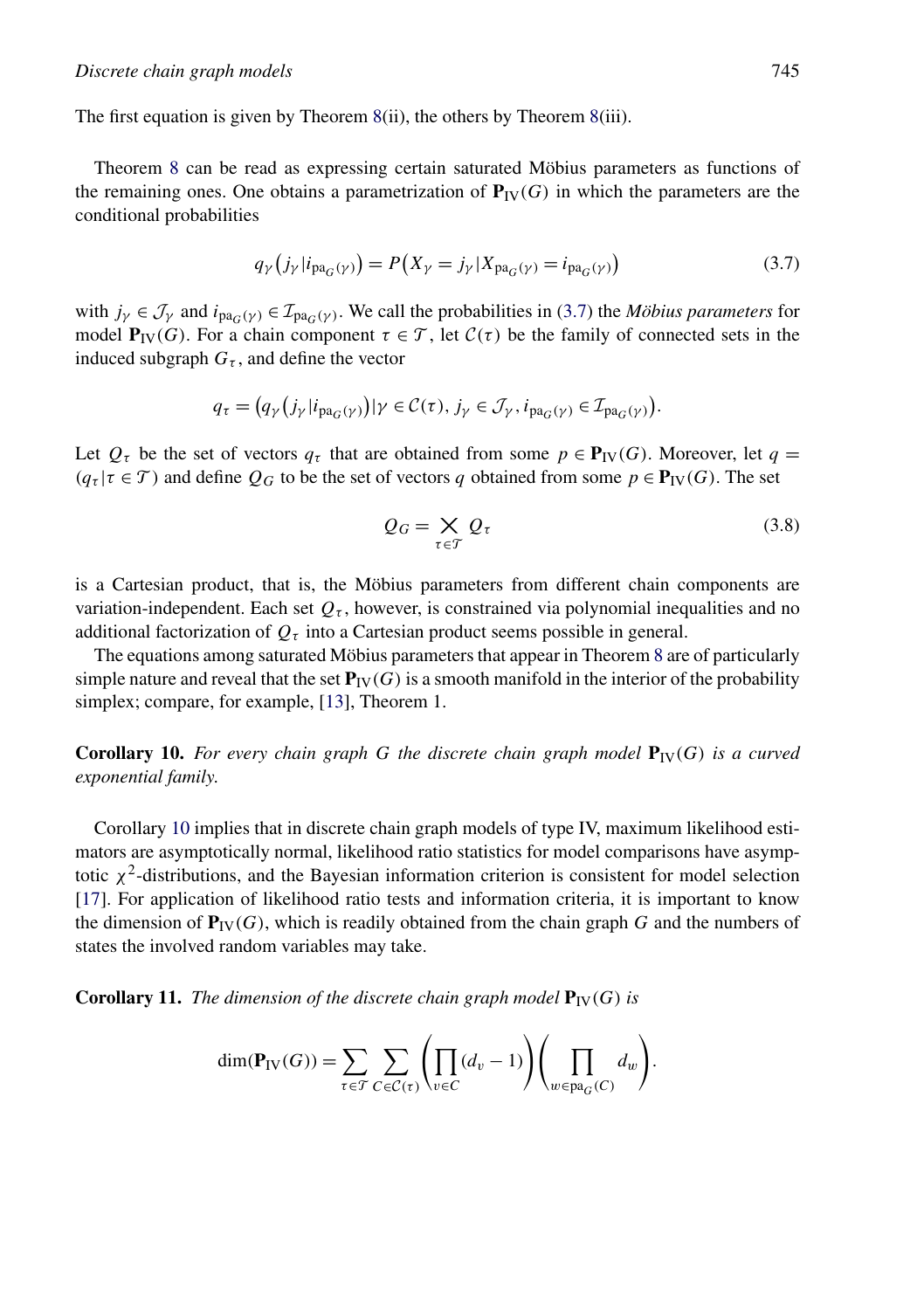# <span id="page-10-0"></span>**4. Likelihood inference in models of type IV**

Continuing our discussion of models based on the multivariate regression Markov property (type IV), suppose we observe a sample  $X^{(1)}, \ldots, X^{(n)}$  of independent and identically distributed discrete random vectors taking values in  $\mathcal{I} = \mathsf{X}_{v \in V}[d_v]$ . Suppose further that the joint distribution common to the random vectors in the sample corresponds to an unknown probability vector  $p \in \mathbf{P}_W(G)$ , where  $G = (V, E)$  is a chain graph. If we define the counts

$$
n(i) = \sum_{k=1}^{n} 1_{\{X^{(k)} = i\}}, \qquad i \in \mathcal{I},
$$

then the *likelihood function* of  $P_{IV}(G)$  is equal to

$$
L(p) = \prod_{i \in \mathcal{I}} p(i)^{n(i)}.
$$
\n(4.1)

This likelihood function admits a factorization that we express in (4.2) using the *log-likelihood*  $function \ell(p) = log L(p).$ 

For  $\alpha \subseteq V$  and  $i_{\alpha} \in \mathcal{I}_{\alpha}$ , let

$$
n(i_{\alpha}) = \sum_{j \in \mathcal{I}: j_{\alpha} = i_{\alpha}} n(j)
$$

and

$$
p(i_{\alpha}) = P(X_{\alpha} = i_{\alpha}) = \sum_{j \in \mathcal{I}: j_{\alpha} = i_{\alpha}} p(j).
$$

By [\(3.2\)](#page-6-0), the log-likelihood function can be written as

$$
\ell(p) = \sum_{\tau \in \mathcal{T}} \sum_{i_{\tau} \in \mathcal{I}_{\tau}} \sum_{i_{\text{pa}_D(\tau)} \in \mathcal{I}_{\text{pa}_D(\tau)}} n(i_{\tau}, i_{\text{pa}_D(\tau)}) \log p(i_{\tau} | i_{\text{pa}_D(\tau)}).
$$
(4.2)

Since the Möbius parameter space  $Q_G$  factors accordingly into a Cartesian product, see [\(3.8\)](#page-9-0), it follows that we can maximize  $\ell(p)$  over  $P_{IV}(G)$  by maximizing the *component log-likelihood functions*

$$
\ell_{\tau}(p) = \sum_{i_{\tau}} \sum_{i_{\text{pa}_D(\tau)}} n(i_{\tau}, i_{\text{pa}_D(\tau)}) \log p(i_{\tau} | i_{\text{pa}_D(\tau)}) \tag{4.3}
$$

separately for each  $\tau \in \mathcal{T}$ . Combining the optima from these separate constrained maximizations according to [\(3.2\)](#page-6-0) yields a maximum  $\hat{p}$  of the likelihood function over  $P_{IV}(G)$ . It is an open question whether or not the likelihood function of the model  $P_{IV}(G)$  can be multimodal.

In some situations, some of the components of a maximum likelihood estimate in the model **P**<sub>IV</sub>(G) may be empirical proportions. Recall that a set of vertices  $\alpha \subseteq V$  is *complete* if every pair of vertices in  $\alpha$  is joined by an edge.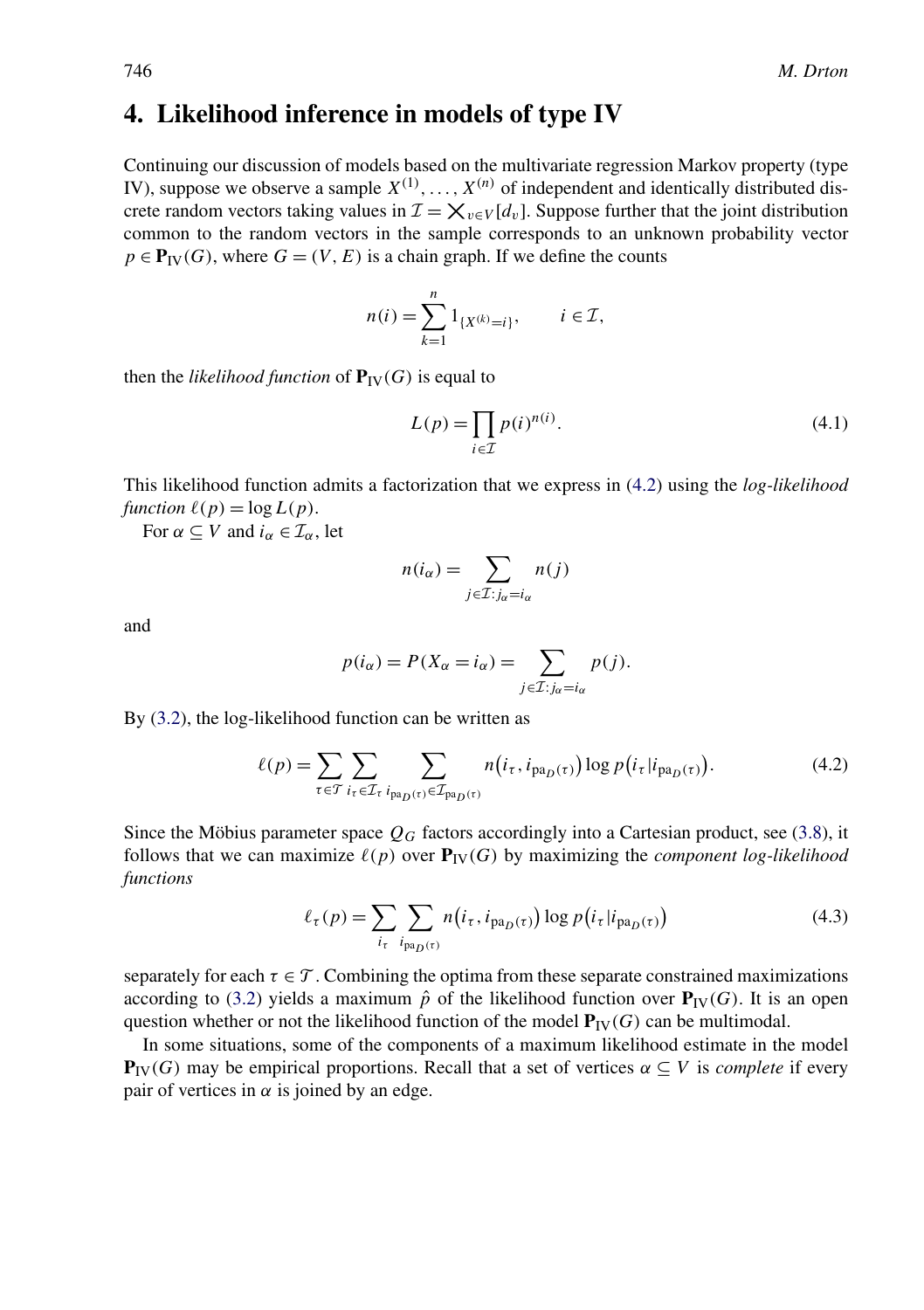<span id="page-11-0"></span>**Proposition 12.** (i) *If the chain component τ of the chain graph G is a complete set and*  $pa_D(\tau) = \emptyset$ , *then the maximum likelihood estimator of the marginal probability*  $p(i_\tau)$  *is the empirical proportion*

$$
\hat{p}(i_{\tau}) = \frac{n(i_{\tau})}{n}.
$$

(ii) *If the chain component τ is a singleton*, *then the maximum likelihood estimator of the conditional probability*  $p(i_\tau | i_{\text{pa}_D})$  *is the empirical proportion* 

$$
\hat{p}(i_{\tau}|i_{\text{pa}_D}) = \frac{n(i_{\tau}, i_{\text{pa}_D(\tau)})}{n(i_{\text{pa}_D})}.
$$

**Proof.** Both observations are immediate consequences of the likelihood factorization provided by [\(4.2\)](#page-10-0) and [\(3.8\)](#page-9-0).

The Möbius parameters of a model  $P_{IV}(G)$  generally satisfy nonlinear polynomial inequalities. However, if the chain components of *G* are complete, then linear structure arises, which leads to the following fact:

**Theorem 13.** *If the chain component τ of the chain graph G is complete and all counts*  $n(i_{\tau}, i_{pa_D(\tau)})$  are positive then the component log-likelihood function  $\ell_{\tau}$  in the model  $P_{IV}(G)$ (*see* [\(4.3\)](#page-10-0)) *has a unique local and thus global maximum*.

**Proof.** Under the assumed completeness of  $\tau$ , Theorem [8\(](#page-7-0)ii) imposes no constraints on the probabilities  $p(i_{\tau}|i_{\text{pa}_D(\tau)})$ . Since condition (iii) in Theorem [8](#page-7-0) imposes only linear constraints, each  $p(i_\tau | i_{pa_D(\tau)})$  is a linear function of the Möbius parameters  $q_\gamma(j_\gamma | i_{pa_G(\gamma)})$ ,  $\gamma \in C(\tau)$ , defined in [\(3.7\)](#page-9-0). If *f* denotes the injective linear map from these Möbius parameters to the probabilities  $p(i_\tau|i_{\text{pa}_D(\tau)})$ , then the log-likelihood function in terms of the Möbius parameters is strictly concave because it is the composition of  $f$  and the strictly concave function  $\ell_{\tau}$  in [\(4.3\)](#page-10-0). Moreover, the domain of definition of this log-likelihood function is the interior of a polyhedron, and in particular convex. In order to see this note that the probabilities  $p(i_\tau|i_{\text{pa}_D(\tau)})$  lie in a Cartesian product of open probability simplices. The preimage of this Cartesian product under the linear map *f* is the interior of a polyhedron and gives the desired domain of definition; see also [\[24\]](#page-17-0), Section 1.2.1. The claim now follows because a strictly concave function has a unique local maximum over a convex set.  $\Box$ 

We remark that Theorem 13 also applies to discrete chain graph models of type II (AMP) because  $P_{\text{II}}(G) = P_{\text{IV}}(G)$  if *G* has complete chain components.

# **5. A non-smooth model of type II (AMP)**

Prior work on discrete models of type I (LWF) and our new results on type IV models establish that both these model classes comprise only smooth models. In this section we give an example that shows that the same does not hold for discrete chain graph models of type II (AMP).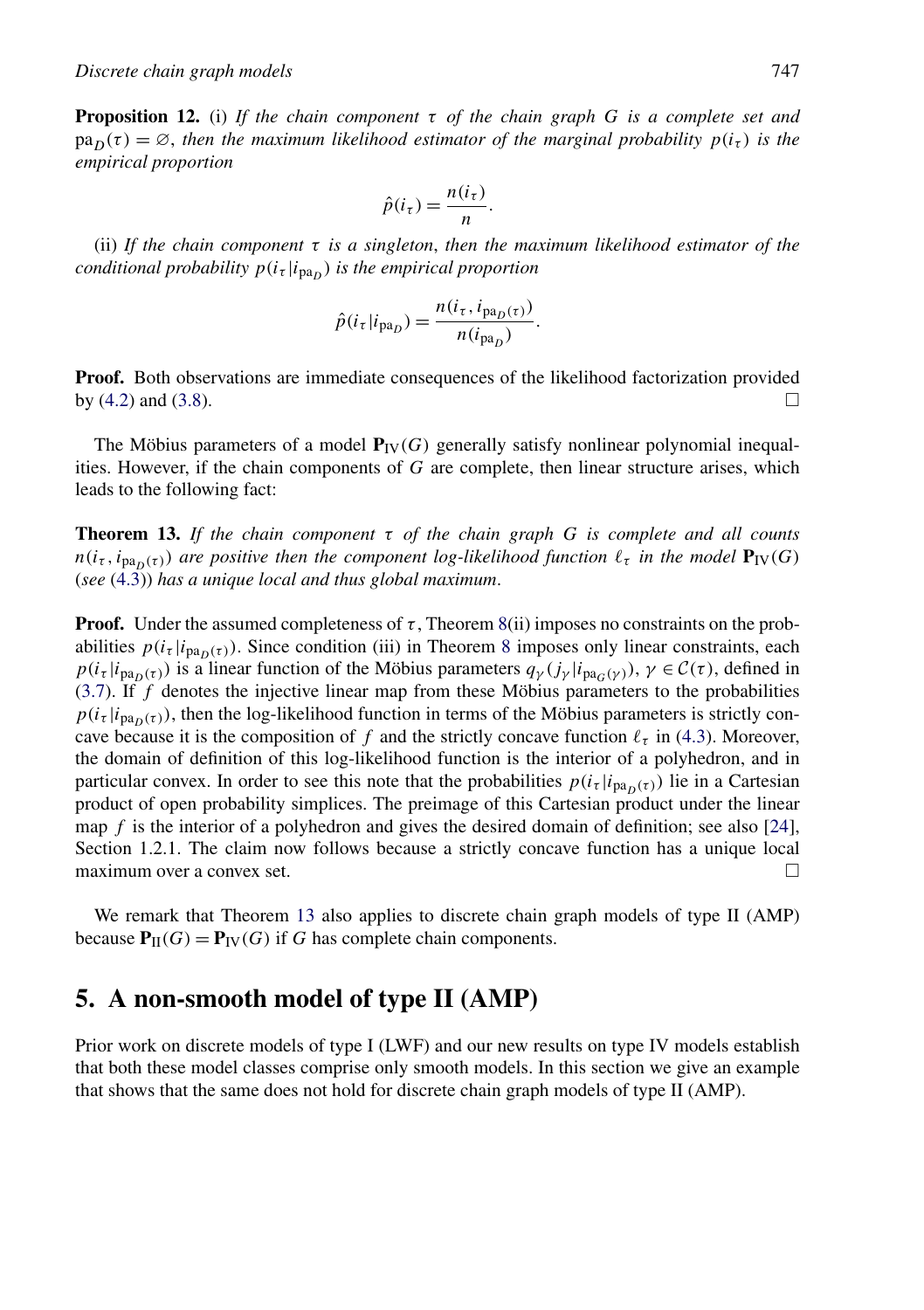<span id="page-12-0"></span>Let  $G = (V, E)$  be the chain graph in Figure [3.](#page-5-0) The model  $P_{II}(G)$  contains the positive distributions for which

$$
2 \perp\!\!\!\perp 4 | \{1, 3\}
$$
 and  $1 \perp\!\!\!\perp \{2, 4\};$ 

recall Example [3.](#page-5-0) In order to analyze  $P_{II}(G)$  we exploit that  $P_{II}(G) \subset P_{IV}(\bar{G})$ , where  $\bar{G}$  is the chain graph obtained by adding the edge 2 – 4 to *G*. The model  $P_{\text{IV}}(\bar{G})$  comprises the positive distributions satisfying  $1 \perp \!\!\!\perp \{2, 4\}$  and, according to [\(3.7\)](#page-9-0), this model can be parametrized using the marginal probabilites

$$
q_1(j_1), \t q_2(j_2), \t q_4(j_4), \t q_{24}(j_2, j_4)
$$
 (5.1)

and the conditional probabilities

$$
q_3(j_3|i_1), \t q_{23}(j_2, j_3|i_1), \t q_{34}(j_3, j_4|i_1), \t q_{234}(j_2, j_3, j_4|i_1), \t (5.2)
$$

where  $i_1 \in [d_1]$  and  $j_k \in [d_k - 1]$  for  $k = 2, 3, 4$ . The conditional independence  $2 \perp 4$ |{1*,* 3}, however, is not exhibited by a generic distribution in  $P_{IV}(G)$  and leads to additional constraints.

For  $i_1 \in [d_1]$  and  $i_3 \in [d_3 - 1]$ , let  $Q^{(i_1, i_3)}$  be the  $d_2 \times d_4$ -matrix that has entries

$$
Q_{i_2 i_4}^{(i_1, i_3)} = \begin{cases} q_{234}(i_2, i_3, i_4|i_1), & \text{if } i_2 < d_2 \text{ and } i_4 < d_4, \\ q_{23}(i_2, i_3|i_1), & \text{if } i_2 < d_2 \text{ and } i_4 = d_4, \\ q_{34}(i_3, i_4|i_1), & \text{if } i_2 = d_2 \text{ and } i_4 < d_4, \\ q_3(i_3|i_1), & \text{if } i_2 = d_2 \text{ and } i_4 = d_4. \end{cases}
$$
(5.3)

For  $i_1 \in [d_1]$  and  $i_3 = d_3$ , we define  $Q^{(i_1, d_3)}$  to be the matrix with entries

$$
Q_{i_2i_4}^{(i_1,d_3)} = \begin{cases} q_{24}(i_2,i_4) - q_{234}(i_2,+,i_4|i_1), & \text{if } i_2 < d_2 \text{ and } i_4 < d_4, \\ q_2(i_2) - q_{23}(i_2, +|i_1), & \text{if } i_2 < d_2 \text{ and } i_4 = d_4, \\ q_4(i_4) - q_{34}(+,i_4|i_1), & \text{if } i_2 = d_2 \text{ and } i_4 < d_4, \\ 1 - q_{3}(+|i_1), & \text{if } i_2 = d_2 \text{ and } i_4 = d_4. \end{cases}
$$
(5.4)

In (5.4), the replacement of index *i*<sub>3</sub> by + stands for summation over *i*<sub>3</sub> ∈  $[d_3 - 1]$  such that, for example,

$$
q_3(+|i_1) = \sum_{i_3=1}^{d_3-1} q_3(i_3|i_1).
$$

**Proposition 14.** *Let G be the graph in Figure* [3,](#page-5-0) and  $p \in \mathbf{P}_{\Pi}(\bar{G}) = \mathbf{P}_{\text{IV}}(\bar{G})$ . *Then,*  $p \in \mathbf{P}_{\Pi}(G)$  *if and only if the Möbius parameters from* (5.1) *and* (5.2) *satisfy that for all*  $i_1 \in [d_1]$  *and*  $i_3 \in [d_3]$ , *the matrix*  $Q^{(i_1,i_3)}$  *has a rank of one at most.* 

**Proof.** A joint distribution with probability vector *p* satisfies  $2 \perp 4$ |{1, 3} if and only if for all  $i_1 \in [d_1]$  and  $i_3 \in [d_3]$ , the  $d_2 \times d_4$ -matrix

$$
P_{2\perp 4|\{1,3\}}^{(i_1,i_3)} = \begin{pmatrix} p(i_1, 1, i_3, 1) & \dots & p(i_1, 1, i_3, d_4) \\ \vdots & & \vdots \\ p(i_1, d_2, i_3, 1) & \dots & p(i_1, d_2, i_3, d_4) \end{pmatrix}
$$
(5.5)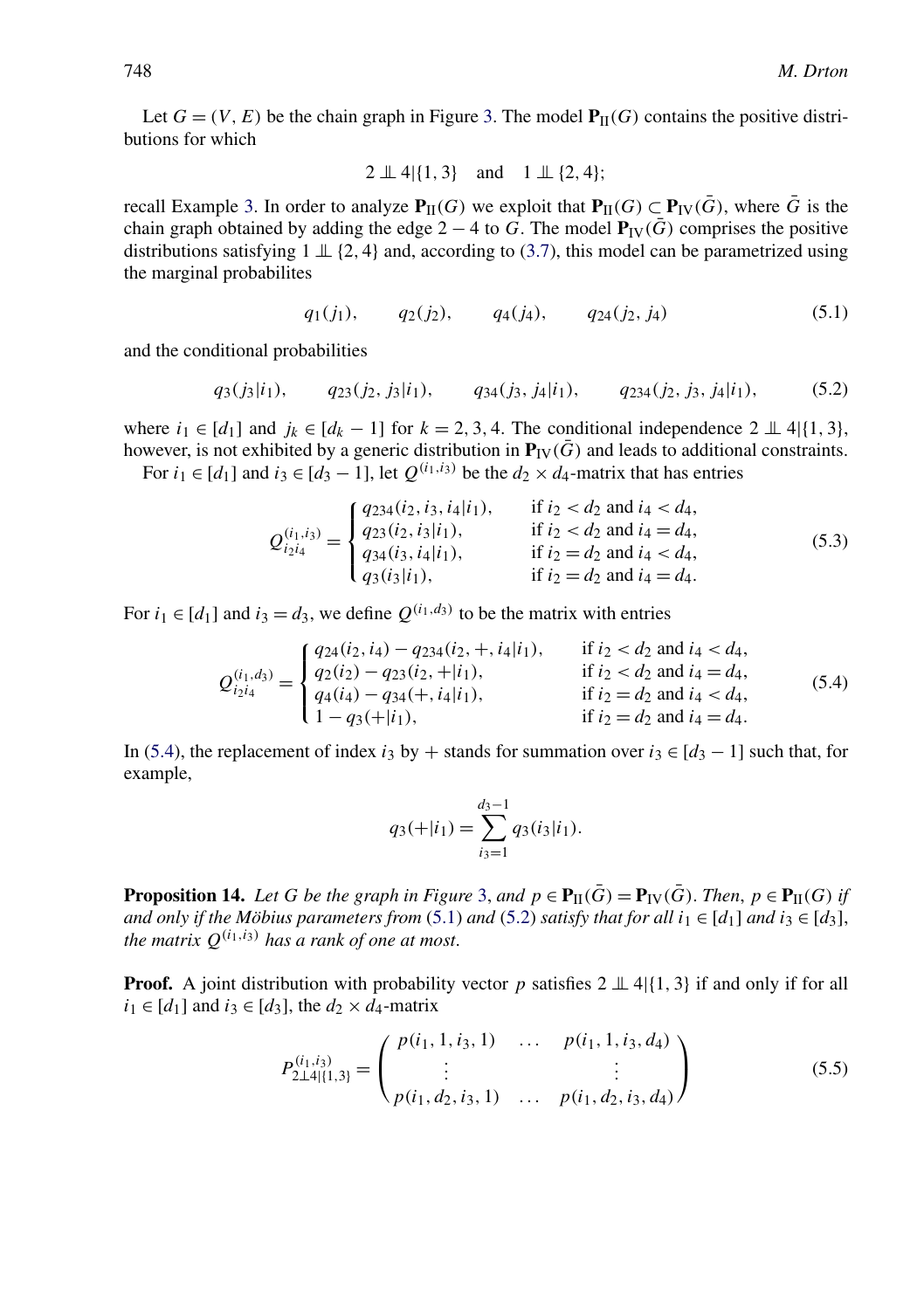<span id="page-13-0"></span>has a rank of one at most; see, for example, [\[24\]](#page-17-0), Section 1.5. Using Lemma [7](#page-7-0) and Theorem [8,](#page-7-0) each matrix  $P_{2\perp 4|\{1,3\}}^{(i_1,i_3)}$  can be rewritten in terms of the Möbius parameters in [\(5.1\)](#page-12-0) and [\(5.2\)](#page-12-0). This requires forming polynomial expressions in the Möbius parameters, but because {2*,* 3*,* 4} is a complete set in  $\bar{G}$ , these expressions are equal to the product of a linear term and a marginal probability  $q_1(i_1) = P(X_1 = i_1)$ . Since p is positive, we can cancel out the marginal probability arriving at a matrix filled with linear expressions; this is equivalent to conditioning on variable *X*<sub>1</sub>. After adding rows 1 to  $d_2 - 1$  to the last row with index  $d_2$  and columns 1 to  $d_4 - 1$  to column  $d_4$ , we arrive at the matrix  $Q^{(i_1,i_3)}$ . These row and column operations preserve rank and thus the claim follows.  $\Box$ 

In order to make our point about non-smoothness of type II (AMP) models, we consider four binary variables, that is,  $d_1 = d_2 = d_3 = d_4 = 2$ . In this case, there are twelve Möbius parameters in [\(5.1\)](#page-12-0) and [\(5.2\)](#page-12-0), and the rank constraints in Proposition [14](#page-12-0) require the vanishing of four  $2 \times 2$ determinants. For more compact notation, let

$$
q_{\alpha} = q_{\alpha}(1_{\alpha}), \quad \alpha \subseteq \{2, 4\}
$$

and

$$
q_{\alpha|i} = q_{\alpha}(1_{\alpha}|i), \quad \{3\} \subseteq \alpha \subseteq \{2, 3, 4\}.
$$

Then the two determinants for  $i_3 = 1$  yield the equations

$$
q_{23|i}q_{34|i} = q_{3|i}q_{234|i}, \qquad i = 1, 2,
$$
\n
$$
(5.6)
$$

whereas the two determinants for  $i_3 = d_3 = 2$  yield

$$
q_{3|i}q_{24} - q_{23|i}q_4 - q_{34|i}q_2 + q_{234|i} = q_{24} - q_{2}q_4, \qquad i = 1, 2. \tag{5.7}
$$

We remark that the equations in  $(5.6)$  are an instance of a factorization in undirected graphical model [\[21\]](#page-17-0): the singleton {3} is a separator of the two cliques {2*,* 3} and {3*,* 4} in the undirected induced subgraph *G*{2*,*3*,*4}.

The four equations in (5.6) and (5.7) define an eight-dimensional algebraic set in  $\mathbb{R}^{11}$ ; we omit the irrelevant Möbius parameter  $q_1$ . Using the software Singular [\[15\]](#page-17-0) we can compute the singularities of this set. (See [\[3\]](#page-16-0) for a definition of singularities.) We find that the singular locus is determined by the equations

$$
q_2q_4 = q_{24}
$$
,  $q_{3|i}q_2 = q_{23|i}$ ,  $q_{3|i}q_4 = q_{34|i}$ ,  $q_{2}q_{3|i}q_4 = q_{234|i}$ ,  $i = 1, 2, (5.8)$ 

which by an appeal to Theorem [8](#page-7-0) implies the following fact:

**Proposition 15.** *Let G be the graph in Figure* [3,](#page-5-0) *and G*sing *the subgraph that has the edges* 2−3 *and* 3 − 4 *deleted. If all variables are binary* ( $d_i = 2$ ), *then the singular locus of*  $P_{II}(G)$  *is equal to the submodel*  $P_{II}(G_{sing}) = P_{IV}(G_{sing})$ .

An example of a statistical consequence of the non-smoothness of  $P_{II}(G)$  is that a  $\chi^2$ approximation is inappropriate for the likelihood ratio test of  $P_{II}(G_{sing})$  versus  $P_{II}(G)$ ; compare [\[6\]](#page-16-0).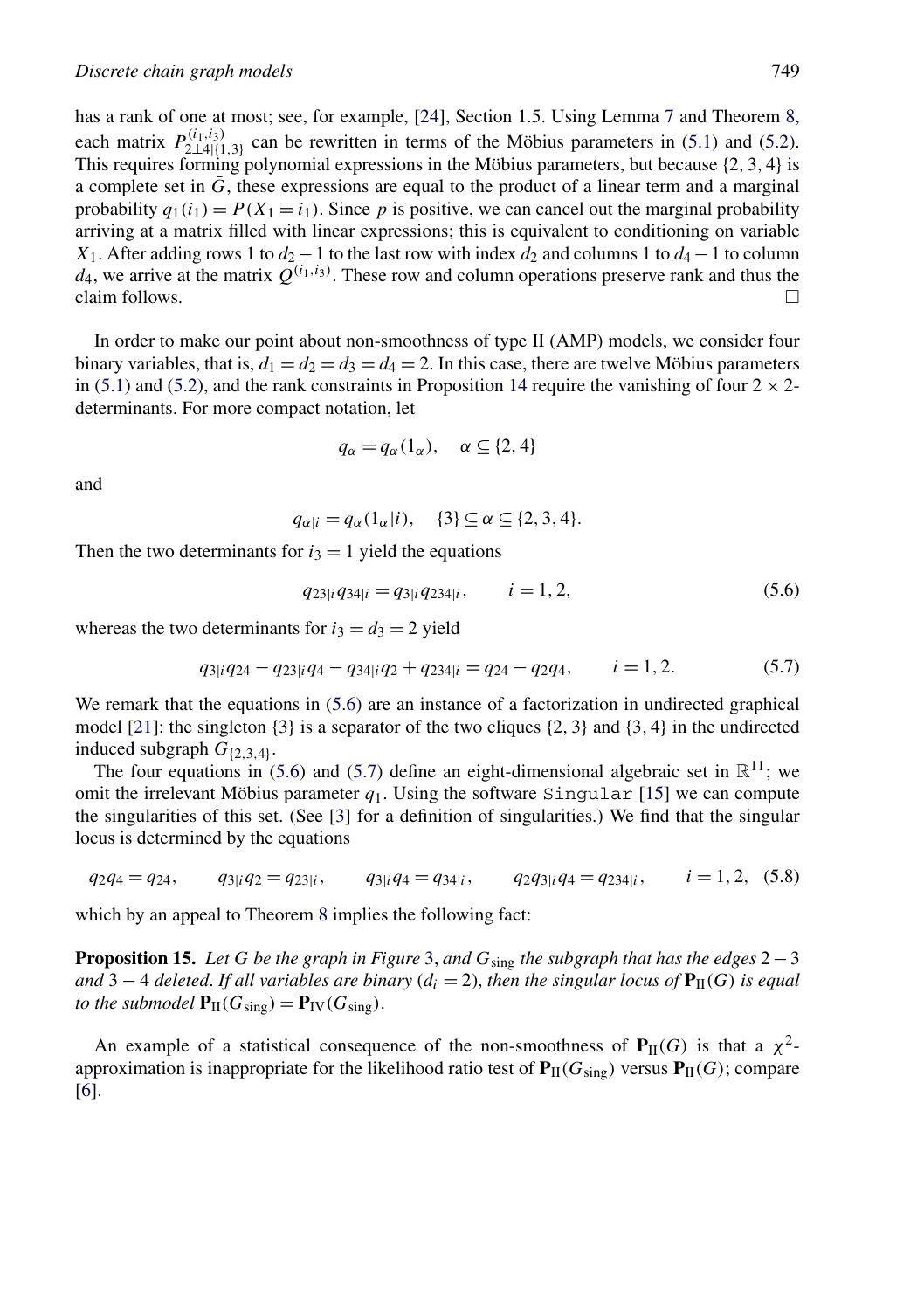<span id="page-14-0"></span>*Remark 16.* We conjecture that  $P_{II}(G)$  is non-smooth regardless of the number of levels  $d_i$  for the four random variables. Using Singular, we were able to verify the claim of Proposition [15](#page-13-0) when  $X_3$  is ternary, that is,  $d_1 = d_2 = d_4 = 2$  and  $d_3 = 3$ . Moreover, we could compute the case  $d_2 = d_3 = d_4 = 2$  and  $d_1 = 3$  for which  $P_{II}(G_{sing})$  is a only a proper subset of the singular locus.

# **6. A non-smooth model of type III**

Let *G* be the chain graph in Figure [3.](#page-5-0) As seen in the previous section, the binary type II model  $P_{II}(G)$  is non-smooth. Nevertheless one can give a rational parametrization of  $P_{II}(G)$  by solving the equations [\(5.6\)](#page-13-0) and [\(5.7\)](#page-13-0). In this section we show that the binary type III model  $P_{III}(G)$ is the union of two strict submodels defined by polynomial equations, which implies that the model is non-smooth and cannot be parametrized using a rational map. The non-existence of a rational parametrization follows from the fact that an algebraic set with rational parametrization is irreducible [\[3\]](#page-16-0), Section 4.5. An algebraic set, that is, a set defined by polynomial equations, is irreducible if it cannot be decomposed into a finite union of strict algebraic subsets.

Let  $X_1, \ldots, X_4$  be binary variables in correspondence with the nodes of *G*. As stated in Ex-ample [3,](#page-5-0)  $P_{III}(G)$  comprises the positive distributions for which

$$
2 \perp\!\!\!\perp 4|1 \quad \text{and} \quad 1 \perp\!\!\!\perp \{2, 4\}|3. \tag{6.1}
$$

Define the two  $2 \times 2$ -matrices

$$
P_{2\perp 4|1}^{(i)} = \begin{pmatrix} p_{i1+1} & p_{i1+2} \\ p_{i2+1} & p_{i2+2} \end{pmatrix}, \qquad i = 1, 2,
$$
 (6.2)

and the two  $2 \times 4$ -matrices

$$
P_{1\perp\{2,4\}|3}^{(k)} = \begin{pmatrix} p_{11k1} & p_{11k2} & p_{12k1} & p_{12k2} \\ p_{21k1} & p_{21k2} & p_{22k1} & p_{22k2} \end{pmatrix}, \qquad k = 1, 2.
$$
 (6.3)

Here,  $p_{ijk\ell} = p(i, j, k, \ell)$  and  $p_{ij+\ell} = P(X_1 = i, X_2 = j, X_4 = \ell)$  for *i*, *j*,  $\ell = 1, 2$ .

A probability distribution on  $[2]^4$  satisfies the two conditional independences in (6.1) if and only if the four matrices in (6.2) and (6.3) have a rank of one at most. This rank condition together with the constraint that the probabilities  $p_{ijk\ell}$  sum to one defines a seven-dimensional algebraic set in  $\mathbb{R}^{16}$ . By computing a primary decomposition using Singular, this set is seen to decompose into the union of two strict algebraic subsets that both have dimension seven. (See again [\[3\]](#page-16-0) for an introduction to the involved algebraic concepts.)

**Proposition 17.** Let G be the graph in Figure [3.](#page-5-0) If all variables are binary  $(d_i = 2)$ , then a *positive probability vector*  $p = (p_{ijk\ell})$  *is in*  $P_{III}(G)$  *if and only if at least one of the following two conditions is met*:

(i) 1 ⊥⊥ {2*,* 3*,* 4} *and* 2 ⊥⊥ {1*,* 4}, *or*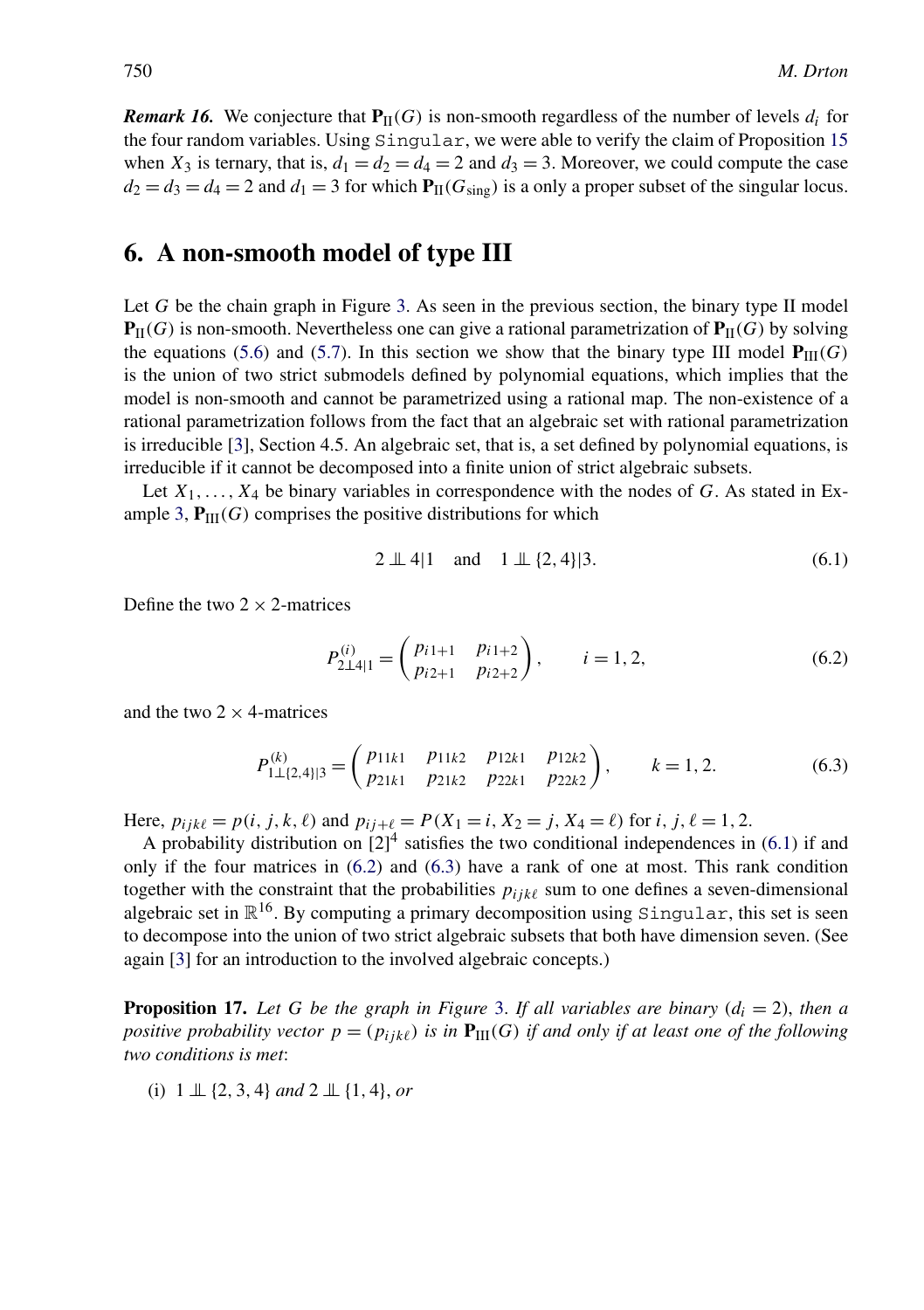<span id="page-15-0"></span>(ii) 2 ⊥⊥ 4|1 *and* 1 ⊥⊥ {2*,* 4}|3 *and*

$$
p_{1121}p_{2222} - p_{1122}p_{2221} = p_{1111}p_{2212} - p_{1112}p_{2211},
$$
\n(6.4)

$$
p_{1221}p_{2122} - p_{1222}p_{2121} = p_{1211}p_{2112} - p_{1212}p_{2111}.
$$
 (6.5)

The equations (6.4) and (6.5) are equalities of  $2 \times 2$ -minors of the two matrices

$$
P_{\{1,2\}\perp 4|3}^{(k)} = \begin{pmatrix} p_{11k1} & p_{12k1} & p_{21k1} & p_{22k1} \\ p_{11k2} & p_{12k2} & p_{21k2} & p_{22k2} \end{pmatrix}, \qquad k = 1, 2.
$$
 (6.6)

associated with the conditional independence  $\{1, 2\} \perp \!\!\!\perp 4$  4. Hence, for these equations to hold some homogeneity between possible conditional dependence between  $(X_1, X_2)$  and  $X_4$  given  $X_3 = 1$  and possible conditional dependence between  $(X_1, X_2)$  and  $X_4$  given  $X_3 = 2$  is required.

In order to show that the two components of  $P_{III}(G)$  are indeed non-trivial and distinct from each other over the interior of the probability simplex we give the following two examples: The probability vector

$$
\begin{pmatrix} p_{1111} & p_{1112} & p_{1121} & p_{1122} \\ p_{1211} & p_{1212} & p_{1221} & p_{1222} \\ p_{2111} & p_{2112} & p_{2121} & p_{2122} \\ p_{2211} & p_{2212} & p_{2221} & p_{2222} \end{pmatrix} = \frac{1}{32} \begin{pmatrix} 1 & 3 & 3 & 1 \\ 3 & 1 & 1 & 3 \\ 1 & 3 & 3 & 1 \\ 3 & 1 & 1 & 3 \end{pmatrix}
$$
 (6.7)

satisfies the condition in Proposition [17\(](#page-14-0)i) but not the one in (ii), whereas

$$
\begin{pmatrix} p_{1111} & p_{1112} & p_{1121} & p_{1122} \\ p_{1211} & p_{1212} & p_{1221} & p_{1222} \\ p_{2111} & p_{2112} & p_{2121} & p_{2122} \\ p_{2211} & p_{2212} & p_{2221} & p_{2222} \end{pmatrix} = \frac{1}{32} \begin{pmatrix} 2 & 2 & 2 & 2 \\ 2 & 2 & 1 & 1 \\ 3 & 3 & 2 & 2 \\ 3 & 3 & 1 & 1 \end{pmatrix}
$$
 (6.8)

satisfies (ii) but not (i).

*Remark 18.* More complicated computations in Singular are feasible. If  $X_3$  is ternary ( $d_1 =$  $d_2 = d_4 = 2$  and  $d_3 = 3$ ), then the algebraic set corresponding to the model  $P_{III}(G)$  breaks into six components. If  $X_1$  is the only ternary variable  $(d_2 = d_3 = d_4 = 2$  and  $d_1 = 3)$ , then the set is irreducible. Nevertheless, we conjecture that  $P_{III}(G)$  is non-smooth regardless of the choice of  $d_1, \ldots, d_4.$ 

## **7. Discussion**

The main contribution of this paper concerns discrete chain graph models of type IV. These models are related to multivariate regression and can also be derived from a path diagram interpretation for the chain graph. In fact, the block-recursive Markov property of type IV can be shown to be equivalent to the global Markov property discussed, for instance, in [\[20,25,26\]](#page-17-0). In this paper we showed that, just like their Gaussian analogs, type IV models are curved exponential families (Corollary [10\)](#page-9-0). This brings with it all the convenience of the standard asymptotic theory for likelihood inference.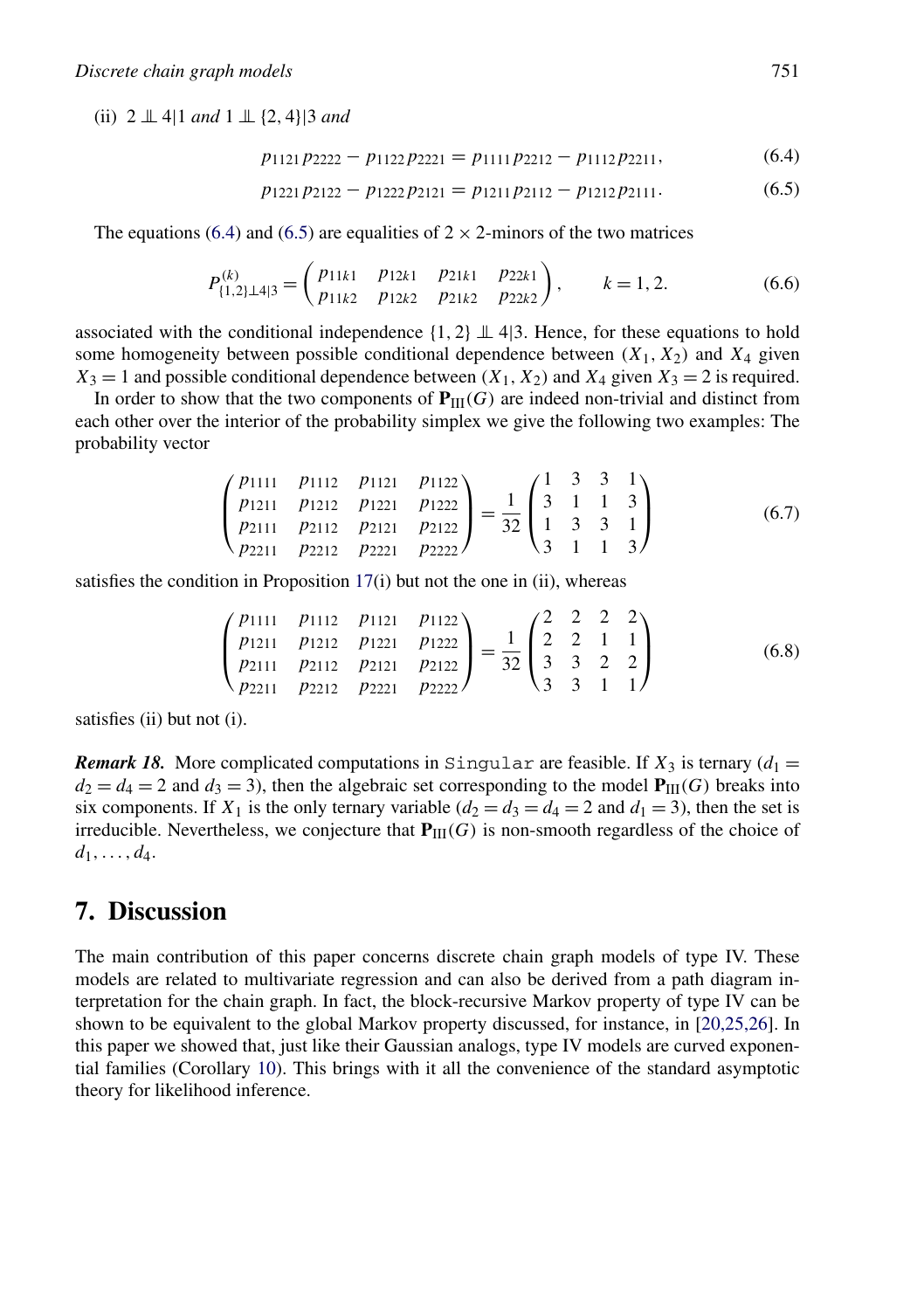<span id="page-16-0"></span>Practical use of the discrete models requires algorithms for maximization of the likelihood function, and at least two approaches are possible. On one hand, one may write the likelihood function as a function of the Möbius parameters from [\(3.7\)](#page-9-0) and then apply general optimizers. On the other hand, the iterative conditional fitting algorithm of [8] can be extended to the chain graph case, as explained in [5].

The approach we took when studying type IV models is also useful for analyzing discrete models of type II (AMP). While much of the related work on models for categorical data employs log-linear expansions (see e.g. [2,19,23]), the change of coordinates in Theorem [8](#page-7-0) remains at the level of conditional probabilities. This preserves the algebraic structure that was useful for showing that the type II class includes models with singularities (Section [5\)](#page-11-0). An interesting problem for future research would be to characterize all chain graphs that yield smooth discrete (or perhaps more concretely, binary) chain graph models of type II. In particular, an interesting question is whether there exist chain graphs *G* for which  $P_{\text{II}}(G)$  is smooth and such that there does not exist a chain graph *G* with  $P_{\text{II}}(G) = P_{\text{I}}(G)$  or  $P_{\text{II}}(G) = P_{\text{IV}}(G)$ . Similar questions arise for models of type III that may also be non-smooth (Section [6\)](#page-14-0).

Finally, we recall Remark [5,](#page-5-0) where we commented on possible pairwise Markov interpretations of chain graphs. While these can be awkward in the sense that the focus may be on distributions for which  $v \perp u$ ,  $v \perp w$  but not  $v \perp (u, w)$ , it is interesting that the pairwise type II interpretation of the graph in Figure [3](#page-5-0) yields a smooth model.

# **Acknowledgement**

Research partially supported by National Science Foundation Grants DMS-0505612 and 0746265.

# **References**

- [1] Andersson, S.A., Madigan, D. and Perlman, M.D. (2001). Alternative Markov properties for chain graphs. *Scand. J. Statist.* **28** 33–85. [MR1844349](http://www.ams.org/mathscinet-getitem?mr=1844349)
- [2] Bergsma, W.P. and Rudas, T. (2002). Marginal models for categorical data. *Ann. Statist.* **30** 140–159. [MR1892659](http://www.ams.org/mathscinet-getitem?mr=1892659)
- [3] Cox, D., Little, J. and O'Shea, D. (1997). *Ideals, Varieties, and Algorithms*, 2nd ed. New York: Springer. [MR1417938](http://www.ams.org/mathscinet-getitem?mr=1417938)
- [4] Cox, D.R. and Wermuth, N. (1996). *Multivariate Dependencies*. London: Chapman & Hall. [MR1456990](http://www.ams.org/mathscinet-getitem?mr=1456990)
- [5] Drton, M. (2008). Iterative conditional fitting for discrete chain graph models. In *COMPSTAT 2008 – Proceedings in Computational Statistics* 93–104. Heidelberg: Physica.
- [6] Drton, M. (2009). Likelihood ratio tests and singularities. *Ann. Statist.* **37** 979–1012.
- [7] Drton, M. and Perlman, M.D. (2008). A SINful approach to Gaussian graphical model selection. *J. Statist. Plann. Inference* **138** 1179–1200. [MR2416875](http://www.ams.org/mathscinet-getitem?mr=2416875)
- [8] Drton, M. and Richardson, T.S. (2008). Binary models for marginal independence. *J. R. Stat. Soc. Ser. B Stat. Methodol.* **70** 287–309.
- [9] Drton, M. and Sullivant, S. (2007). Algebraic statistical models. *Statist. Sinica* **17** 1273–1297. [MR2398596](http://www.ams.org/mathscinet-getitem?mr=2398596)